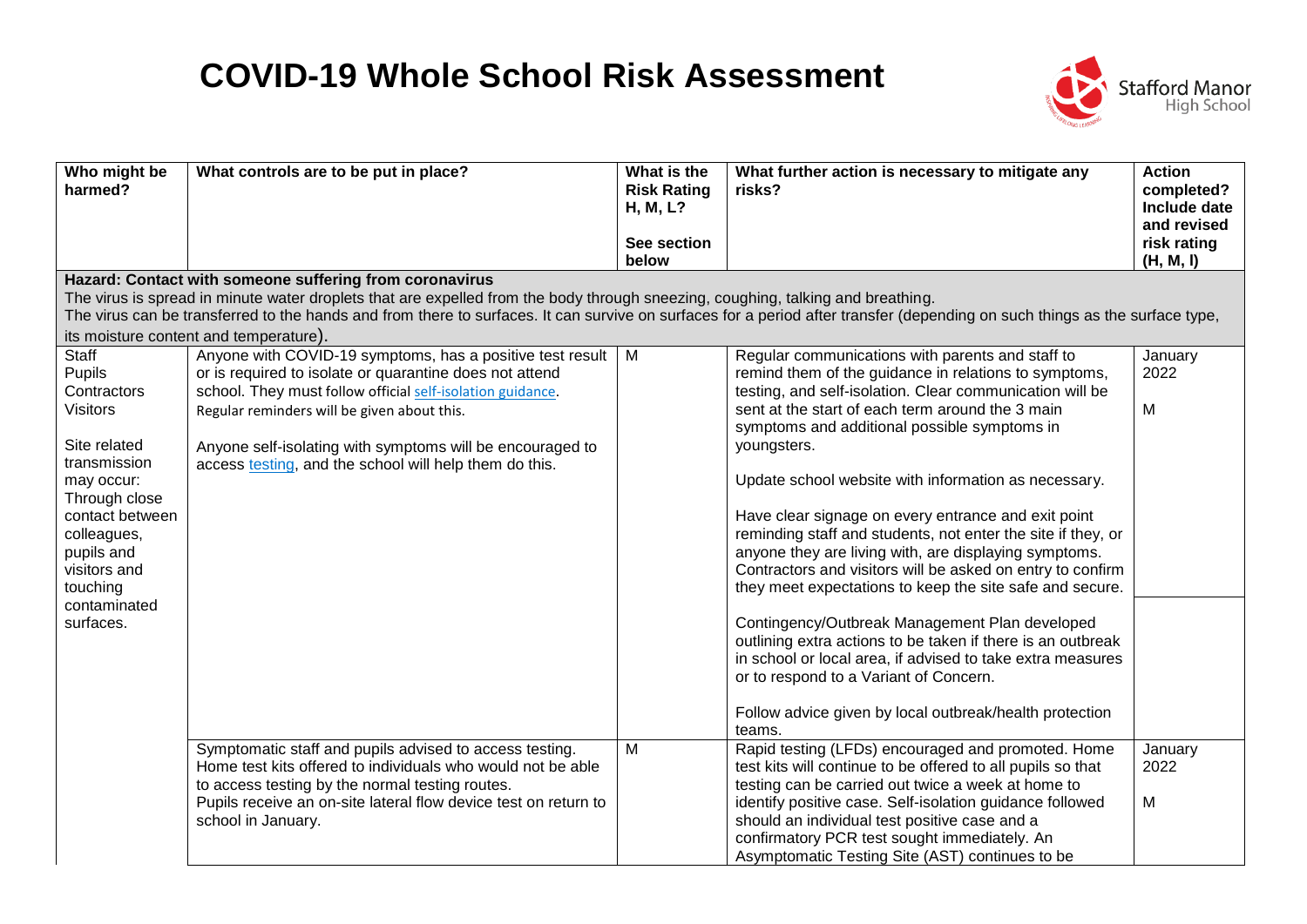|                                                                                                                                                                              | Twice weekly home testing for staff and (secondary) pupils<br>continues until Government guidance alters.<br>If a pupil or a staff member working with pupils tests<br>positive for coronavirus, NHS Test and Trace will now<br>identify close contacts and instruct if further actions are<br>required.<br>The Outbreak Management Plan will be followed if other<br>cases are detected at school. The local health protection<br>team from Public Health England will be contacted to<br>advise on appropriate action, in line with the LA Local<br>Outbreak Control Plans.<br>Attendance in school in line with national/local restrictions.<br>Staff and eligible pupils encouraged to have COVID-19                                                                                                                                                                                                                                                                                                           |   | available at school containing fully trained staff if<br>required.<br>Records of staff and pupils in groups will assist in<br>identifying individuals who have had contact with<br>symptomatic person if required by NHS Test and Trace.<br>Encourage staff and parents to engage with Test and<br>Trace process and inform school immediately of a<br>positive result from A LFD or PCR test.<br>School will inform and follow advice from the Local<br>Outbreak Team as appropriate.                                                                                                                                                                                                                                                                                                                                                                      |                      |
|------------------------------------------------------------------------------------------------------------------------------------------------------------------------------|--------------------------------------------------------------------------------------------------------------------------------------------------------------------------------------------------------------------------------------------------------------------------------------------------------------------------------------------------------------------------------------------------------------------------------------------------------------------------------------------------------------------------------------------------------------------------------------------------------------------------------------------------------------------------------------------------------------------------------------------------------------------------------------------------------------------------------------------------------------------------------------------------------------------------------------------------------------------------------------------------------------------|---|-------------------------------------------------------------------------------------------------------------------------------------------------------------------------------------------------------------------------------------------------------------------------------------------------------------------------------------------------------------------------------------------------------------------------------------------------------------------------------------------------------------------------------------------------------------------------------------------------------------------------------------------------------------------------------------------------------------------------------------------------------------------------------------------------------------------------------------------------------------|----------------------|
|                                                                                                                                                                              | vaccination.<br>Contractors delivering services using school facilities e.g.<br>Catering and Cleaning asked to provide copies of their risk<br>assessment for managing exposure to COVID-19                                                                                                                                                                                                                                                                                                                                                                                                                                                                                                                                                                                                                                                                                                                                                                                                                        | M | Updated Cleaning & Catering RA to be requested at the<br>start of each term.                                                                                                                                                                                                                                                                                                                                                                                                                                                                                                                                                                                                                                                                                                                                                                                | January<br>2022<br>M |
| Staff<br>Transmission<br>may occur when<br>supervising<br>pupils taken ill<br>with symptoms<br>of COVID-19<br>and need direct<br>personal care<br>until they return<br>home. | Anyone developing COVID-19 symptoms during the school<br>day is sent home and procedures followed to manage<br>transmission risks.<br>. The Community Room is a designated room for isolation.<br>- see this guidance for help with this. 999 will be called if<br>they are seriously ill or injured or their life is at risk.<br>In the case of a symptomatic pupil who needs to be<br>supervised before being picked up:<br>• If a distance of 2m can't be maintained, supervising<br>staff will wear a fluid-resistant surgical mask<br>• Increase ventilation in the room if possible<br>• If contact is necessary, supervising staff will also wear<br>appropriate PPE (disposable gloves and a disposable<br>apron)<br>• If there's a risk of splashing to the eyes, such as from<br>coughing, spitting or vomiting, supervising staff will also<br>wear eye protection<br>Supervising staff will wash their hands thoroughly for 20<br>seconds after the pupil has been treated.<br>Further considerations: | H | First Aid protocol in place to isolate symptomatic pupil by<br>escorting student to isolation room via external route.<br>SLT to consider next steps for remaining students after<br>seeking advice and consultation with the Local Outbreak<br>team. Actions may include isolating the class for the<br>reminder of the day or sending students home whilst<br>waiting for test result.<br>SLT and support teams minimise contacts with whole<br>groups whilst a duty rota will limit and minimise potential<br>exposure.<br>Further actions:<br>Review any Health Care Plans or Personal Care<br>Plans to assess PPE requirements.<br>Maintain stocks of PPE.<br>$\bullet$<br>Supervising adult instructed on the safe "donning<br>and doffing" of PPE.<br>Consider using first aiders to supervise to reduce<br>numbers of staff who need access to PPE. | January<br>2022<br>M |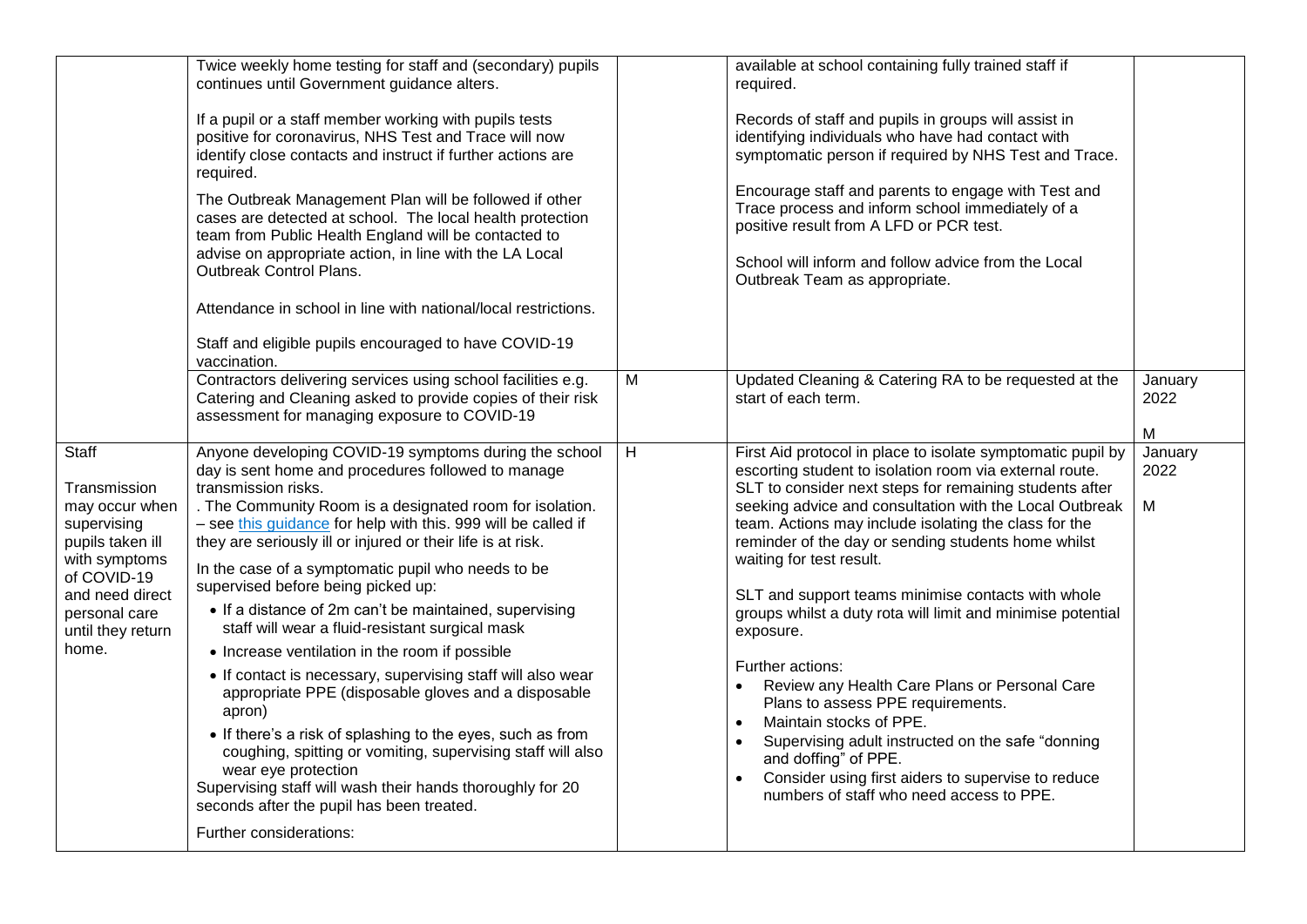|                                                                                                                                       | Wellbeing support in place for staff and pupils.<br>$\bullet$<br>Active engagement with NHS Test and Trace service.<br>$\bullet$<br>Aware of LA Local Outbreak Control Plans.<br>$\bullet$<br>Grouping pupils together and avoiding contact between<br>$\bullet$<br>groups<br>Social distancing maintained wherever possible<br>$\bullet$<br>between all adults on site.                                                                                                                                                                                                                                                                                                                                |   | Accurate records of student attendance and staff<br>interaction with groups will support NHS Test and Trace.<br>Records kept for 21 days including visitors to site.<br>Staff parents and visitors informed of the measures in<br>place to reduce transmission. Latest guidance will be<br>added to the school website and clear communication<br>will be made with parents at the start of each term.                                                             |                      |
|---------------------------------------------------------------------------------------------------------------------------------------|---------------------------------------------------------------------------------------------------------------------------------------------------------------------------------------------------------------------------------------------------------------------------------------------------------------------------------------------------------------------------------------------------------------------------------------------------------------------------------------------------------------------------------------------------------------------------------------------------------------------------------------------------------------------------------------------------------|---|--------------------------------------------------------------------------------------------------------------------------------------------------------------------------------------------------------------------------------------------------------------------------------------------------------------------------------------------------------------------------------------------------------------------------------------------------------------------|----------------------|
| Staff and<br>casualty.<br>Transmission<br>may occur when<br>providing First<br>Aid                                                    | Wash/sanitise hands before and after treating a<br>casualty.<br>Minimise time sharing a breathing zone<br>$\bullet$<br>Wear appropriate PPE (disposable gloves, disposable<br>$\bullet$<br>apron)<br>$\bullet$<br>Wear fluid resistant surgical mask and eye protection<br>where there is a risk of respiratory droplets splashing<br>into the eyes due to repeated coughing or vomit.<br>When performing CPR<br>Phone an ambulance and use defibrillator or chest<br>compressions only CPR until the ambulance arrives<br>Use a cloth or towel to cover the casualty's mouth and<br>nose while still permitting breathing<br>Use PPE - gloves, apron, fluid repellent surgical mask,<br>eye protection | H | First Aid protocol is shared with all staff.<br>First aiders instructed on the safe "donning and doffing"<br>of PPE.<br>Maintain stocks of PPE. Where this is not available<br>contact LA. Emergency.ppe@staffordshire.gov.uk<br>List of LA PPE suppliers communicated to schools.<br><b>Resuscitation Council UK advice:</b><br>https://www.resus.org.uk/covid-19-resources/covid-19-<br>resources-general-public/resuscitation-council-uk-<br>statement-covid-19 | January<br>2022<br>M |
|                                                                                                                                       | <b>Resuscitation Council UK Statement:</b><br>It is likely that a child having an out-of-hospital cardiac arrest will be known to you. We accept that doing rescue breaths will increase the risk of<br>transmitting the COVID-19 virus, either to the rescuer or the child. However, this risk is small compared to the risk of taking no action as this will result<br>in certain cardiac arrest and the death of the child.                                                                                                                                                                                                                                                                          |   |                                                                                                                                                                                                                                                                                                                                                                                                                                                                    |                      |
| Staff and pupil.<br>Transmission<br>may occur when<br>staff administer<br>medicines or<br>supervise pupils<br>who self-<br>administer | Supervising staff to maintain a distance as much as<br>possible when administering medicines or supervising<br>children who self-administer.                                                                                                                                                                                                                                                                                                                                                                                                                                                                                                                                                            | H | Health Care Plans reviewed to check if any difficulties<br>may arise from administering medication in school.<br>Communicate with parents to discuss and review the<br>plans as required. Review medication plans to assess<br>PPE requirements (if any) for staff administering<br>medication.                                                                                                                                                                    | January<br>2022<br>M |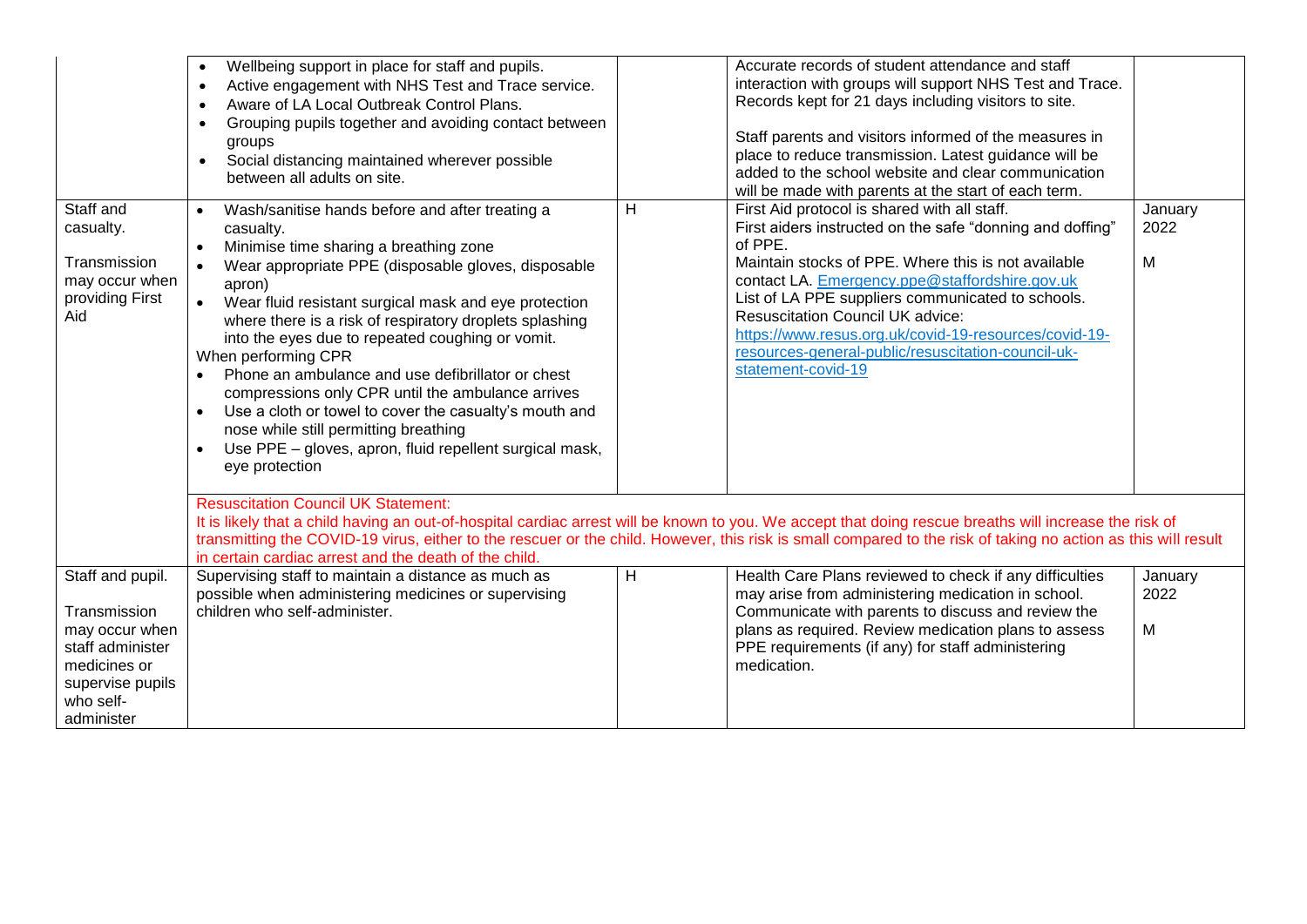| Who might be<br>harmed?                                                                                                                                                                      | What controls are to be put in place?                                                                                                                                                                                                                                                                                                                                                                                                                                                                                                                                                                                                                                                                                   | What is the<br><b>Risk Rating</b><br>H, M, L?<br>See section<br>below | What further action is necessary to mitigate any<br>risks?                                                                                                                                                                                                                                                                                                                                                                                                                                                                                                                                                                                                                                                                                                                                                                                                                                                                                                                                                                                                                | <b>Action</b><br>completed?<br>Include date<br>and revised<br>risk rating<br>(H, M, I) |
|----------------------------------------------------------------------------------------------------------------------------------------------------------------------------------------------|-------------------------------------------------------------------------------------------------------------------------------------------------------------------------------------------------------------------------------------------------------------------------------------------------------------------------------------------------------------------------------------------------------------------------------------------------------------------------------------------------------------------------------------------------------------------------------------------------------------------------------------------------------------------------------------------------------------------------|-----------------------------------------------------------------------|---------------------------------------------------------------------------------------------------------------------------------------------------------------------------------------------------------------------------------------------------------------------------------------------------------------------------------------------------------------------------------------------------------------------------------------------------------------------------------------------------------------------------------------------------------------------------------------------------------------------------------------------------------------------------------------------------------------------------------------------------------------------------------------------------------------------------------------------------------------------------------------------------------------------------------------------------------------------------------------------------------------------------------------------------------------------------|----------------------------------------------------------------------------------------|
|                                                                                                                                                                                              | Hazard: Contact with coronavirus when getting to and from school                                                                                                                                                                                                                                                                                                                                                                                                                                                                                                                                                                                                                                                        |                                                                       |                                                                                                                                                                                                                                                                                                                                                                                                                                                                                                                                                                                                                                                                                                                                                                                                                                                                                                                                                                                                                                                                           |                                                                                        |
| Staff<br>Pupils<br>Contractors<br><b>Visitors</b><br>Site related<br>transmission<br>may occur:<br>When travelling<br>to and from<br>school<br>or<br>When arriving<br>and leaving<br>school. | Everyone will be encouraged to walk, scoot or cycle into<br>school, and warned to avoid taking public transport during<br>peak times.<br>For anyone who needs to take public transport or share<br>private transport (e.g. parents providing a lift to children in<br>different groups, post 16 students, staff), they'll be referred<br>to government guidance. For example:<br>Pupils aged 11 and over wear a face covering on<br>$\bullet$<br>dedicated/public transport (unless exempt).<br>Vehicles must be well ventilated when occupied.<br>$\bullet$<br>Continue to operate a 'split' break and lunch times for each<br>year group.<br>Students will only be allowed in small groups into the cycle<br>shelter. | H                                                                     | Discuss transport arrangements with providers, LA and<br>parents.<br>Wearing a face mask is strongly recommended on public<br>transport. Non-disposable face coverings that staff or<br>children are wearing on public transport can also be<br>worn in school. Individuals are also advised to bring a<br>sealable plastic bag for storage between use. The<br>wearer must then wash their hands. There are currently<br>no staff and very few students using public transport.<br>Telephone contact will be made with any parents of<br>children needing to wear facemasks on their journey to<br>school to clarify procedures.<br>Contingency supply of face coverings available where<br>pupils cannot access a face covering, where they have<br>forgotten it or are unable to use their face covering due<br>to having become soiled/unsafe to use.<br>Zones created for social times to keep groups separate.<br>Review of procedures and use of cycle storage facilities.<br>Consideration could be given to alternative cycle storage<br>locations if necessary. | January<br>2022<br>М                                                                   |
|                                                                                                                                                                                              | For pupils that will need to be dropped off and picked up,<br>parents will be told through messages and signage:<br>• Not to gather at entrance gates or doors, or enter the<br>site unless they have a pre-arranged appointment<br>That only one parent should attend<br>To wait on the verandah area rather than reception<br>Anyone wearing non-disposable face coverings when<br>arriving to school will be expected to bring a plastic bag to<br>keep these in during the school day.<br>Staff, pupils and visitors informed to wash/sanitise hands on<br>arrival to school.                                                                                                                                       | M<br>M                                                                | Continue to encourage students to walk or cycle to<br>school if at all possible.<br>Take advice from the Local Authority Transport Plan for<br>SMHS. For example, advise parents on suitable 'park<br>and stride' locations to drop students and minimise<br>contacts outside school gates.<br>Continue to monitor closely advice from Public Health<br>England on the use of face coverings in school.<br>Implement any changes as they are announced that are<br>based on the latest scientific advice.                                                                                                                                                                                                                                                                                                                                                                                                                                                                                                                                                                 | January<br>2022<br>M<br>May2021<br>М                                                   |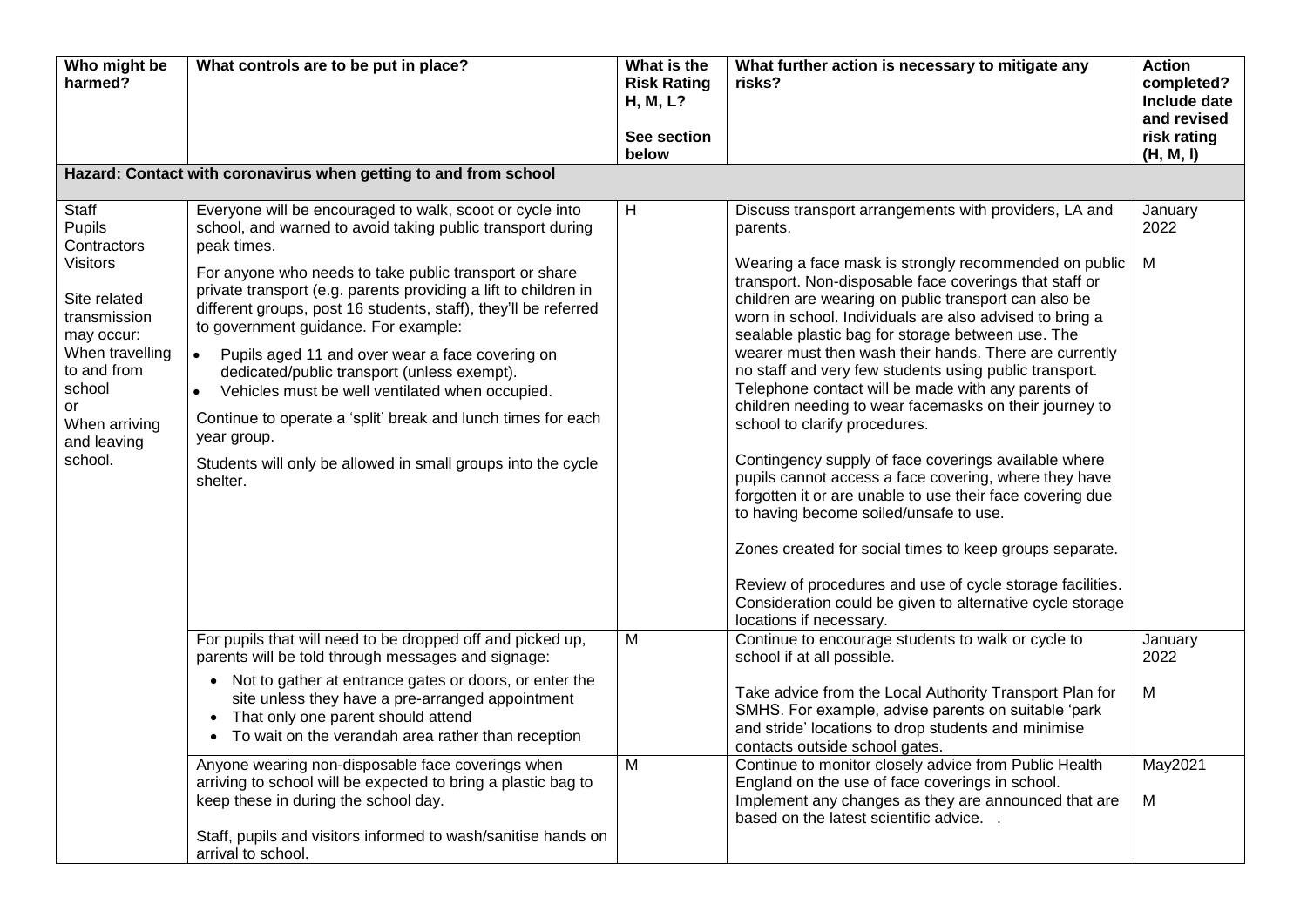|  | Face coverings are currently advised for all (unless<br>exempt) corridors and indoor communal spaces as<br>recommended in general guidance for schools. Should<br>an individual choose to wear a face covering in the<br>classroom, school will support this. |
|--|---------------------------------------------------------------------------------------------------------------------------------------------------------------------------------------------------------------------------------------------------------------|
|  | The mandatory reintroduction of face coverings for<br>pupils and/or staff may be advised in all indoor spaces<br>(including classrooms) for a temporary period in<br>response to particular localised/national outbreaks,<br>including variants of concern.   |
|  | Clear communication is provided to all families and<br>pupils on the correct use of face coverings. The school<br>will continue to support any individual who is exempt<br>from wearing a face covering.                                                      |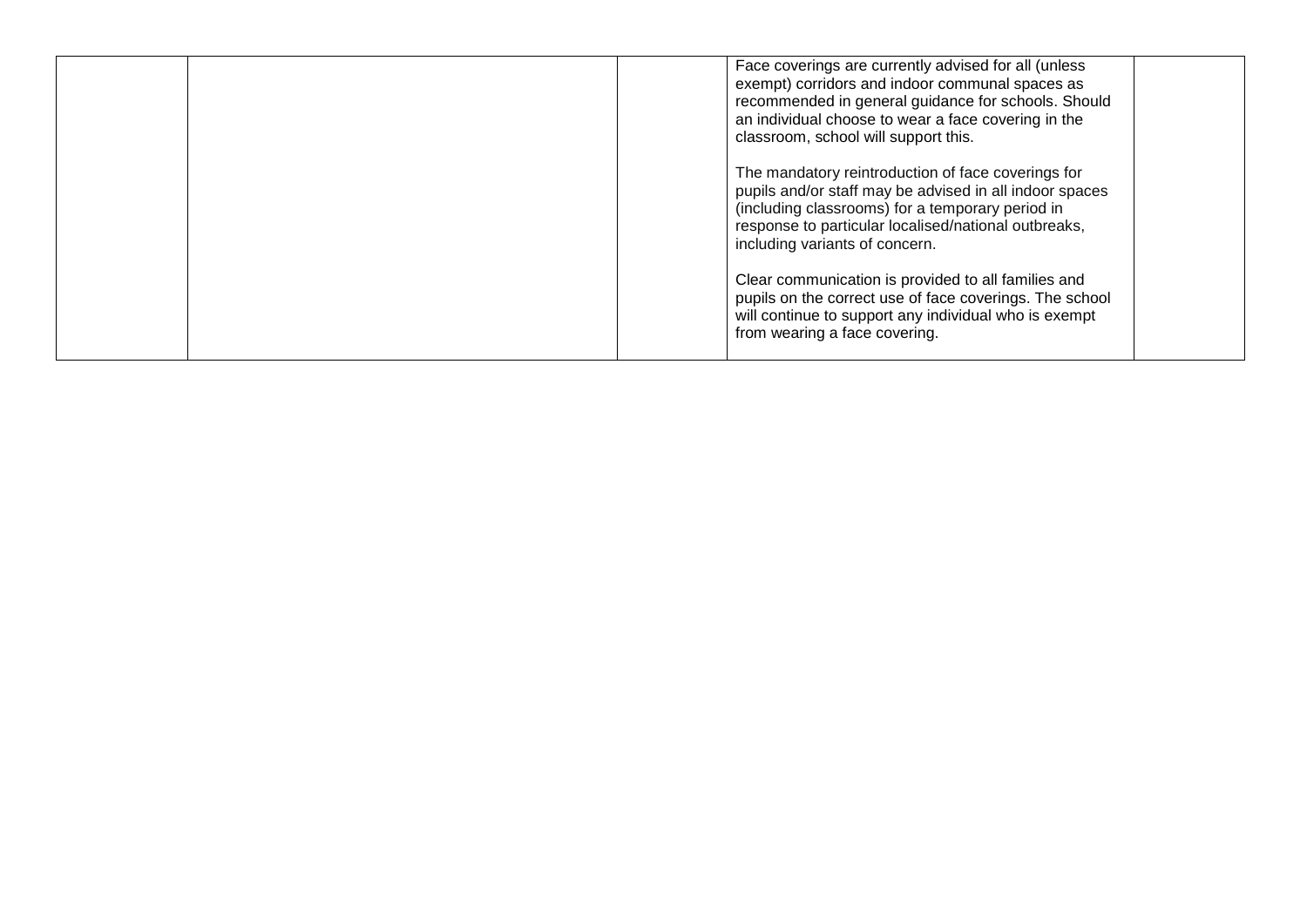| Who might be<br>harmed?                                                                                                                                                                                                  | What controls are to be put in place?                                                                                                                                                                                                                                                                                                                                                                                                                                                                                                                                                                                                                                                                                                                                                                                                                                                                                                                                                                                                                                     | What is the<br><b>Risk Rating</b><br>H, M, L?<br>See section<br>below | What further action is necessary to mitigate any<br>risks?                                                                                                                                                                                                                                                                                                                                                                                                                                                                                                                                                                                                                                                                                                                                                                                                                                                                                                                                                                                                                                                                                                                                                                                                                                                                                                                                                           | <b>Action</b><br>completed?<br>Include date<br>and revised<br>risk rating<br>(H, M, I) |
|--------------------------------------------------------------------------------------------------------------------------------------------------------------------------------------------------------------------------|---------------------------------------------------------------------------------------------------------------------------------------------------------------------------------------------------------------------------------------------------------------------------------------------------------------------------------------------------------------------------------------------------------------------------------------------------------------------------------------------------------------------------------------------------------------------------------------------------------------------------------------------------------------------------------------------------------------------------------------------------------------------------------------------------------------------------------------------------------------------------------------------------------------------------------------------------------------------------------------------------------------------------------------------------------------------------|-----------------------------------------------------------------------|----------------------------------------------------------------------------------------------------------------------------------------------------------------------------------------------------------------------------------------------------------------------------------------------------------------------------------------------------------------------------------------------------------------------------------------------------------------------------------------------------------------------------------------------------------------------------------------------------------------------------------------------------------------------------------------------------------------------------------------------------------------------------------------------------------------------------------------------------------------------------------------------------------------------------------------------------------------------------------------------------------------------------------------------------------------------------------------------------------------------------------------------------------------------------------------------------------------------------------------------------------------------------------------------------------------------------------------------------------------------------------------------------------------------|----------------------------------------------------------------------------------------|
|                                                                                                                                                                                                                          | Hazard: Spreading infection due to touch, sneezes and coughs                                                                                                                                                                                                                                                                                                                                                                                                                                                                                                                                                                                                                                                                                                                                                                                                                                                                                                                                                                                                              |                                                                       |                                                                                                                                                                                                                                                                                                                                                                                                                                                                                                                                                                                                                                                                                                                                                                                                                                                                                                                                                                                                                                                                                                                                                                                                                                                                                                                                                                                                                      |                                                                                        |
| Staff<br>Pupils<br>Contractors<br><b>Visitors</b><br>Site related<br>transmission<br>may occur:<br>Through close<br>contact between<br>colleagues,<br>pupils and<br>visitors and<br>touching<br>contaminated<br>surfaces | Frequent handwashing is regular practice. Hand sanitiser<br>available in classrooms, shared spaces, entrance and exit<br>points.<br>Handwashing facilities with soap and hot water will be<br>provided in toilets facilities and food preparation areas.<br>Good respiratory hygiene encouraged by promotion of<br>'catch it, kill it, bin it' approach.<br>Everyone in school will:<br>Frequently wash their hands with soap and water for<br>20 seconds and dry thoroughly using NHS guidelines,<br>or use alcohol-based hand sanitiser to cover all parts<br>of their hands<br>Clean their hands on arrival, before and after eating,<br>$\bullet$<br>and after sneezing or coughing<br>Be encouraged not to touch their mouth, eyes and<br>nose<br>Use a tissue or elbow to cough or sneeze, and use<br>$\bullet$<br>bins for tissue waste<br>Pupils will be encouraged to learn and practise these<br>habits in lessons and by posters put up across the<br>school.<br>Help will be available for any pupils who have trouble<br>cleaning their hands independently. | M<br>M                                                                | Additional hand sanitisers installed on all entry and exit<br>points to the building. All toilets regularly checked to<br>ensure dispensers have adequate supplies of soap.<br>Hygiene Station boxes to be located in each classroom<br>with clear signage. These include wipes (skin friendly),<br>sanitiser and tissues. Supplies will be checked regularly<br>and replenished as required - stocks well maintained.<br>Disposable gloves made available to staff for added<br>protection if required when handling distributed<br>resources or other items that may present a potential<br>hazard.<br>The introduction of a 'lesson routine' (Sanitise hands on<br>entry and wipe desks on exit) will provide staff with a<br>clear framework to ensure the working environment is<br>kept organised and safe for each subsequent lesson.<br>Staff will remind students of good hand and respiratory<br>hygiene practices. Continual reminders through the day<br>and signage will further encourage and embed good<br>practice.<br>Regular communication with parents will also remind<br>families of the importance to regularly wash hands and<br>catch coughs and sneezes. Parents and pupils will<br>receive communication at the start of each term to<br>remind them of procedures.<br>Disposable tissues available in classrooms and grey foot<br>operated lidded bins for tissues are emptied regularly. | January<br>2022<br>M<br>January<br>2022<br>M                                           |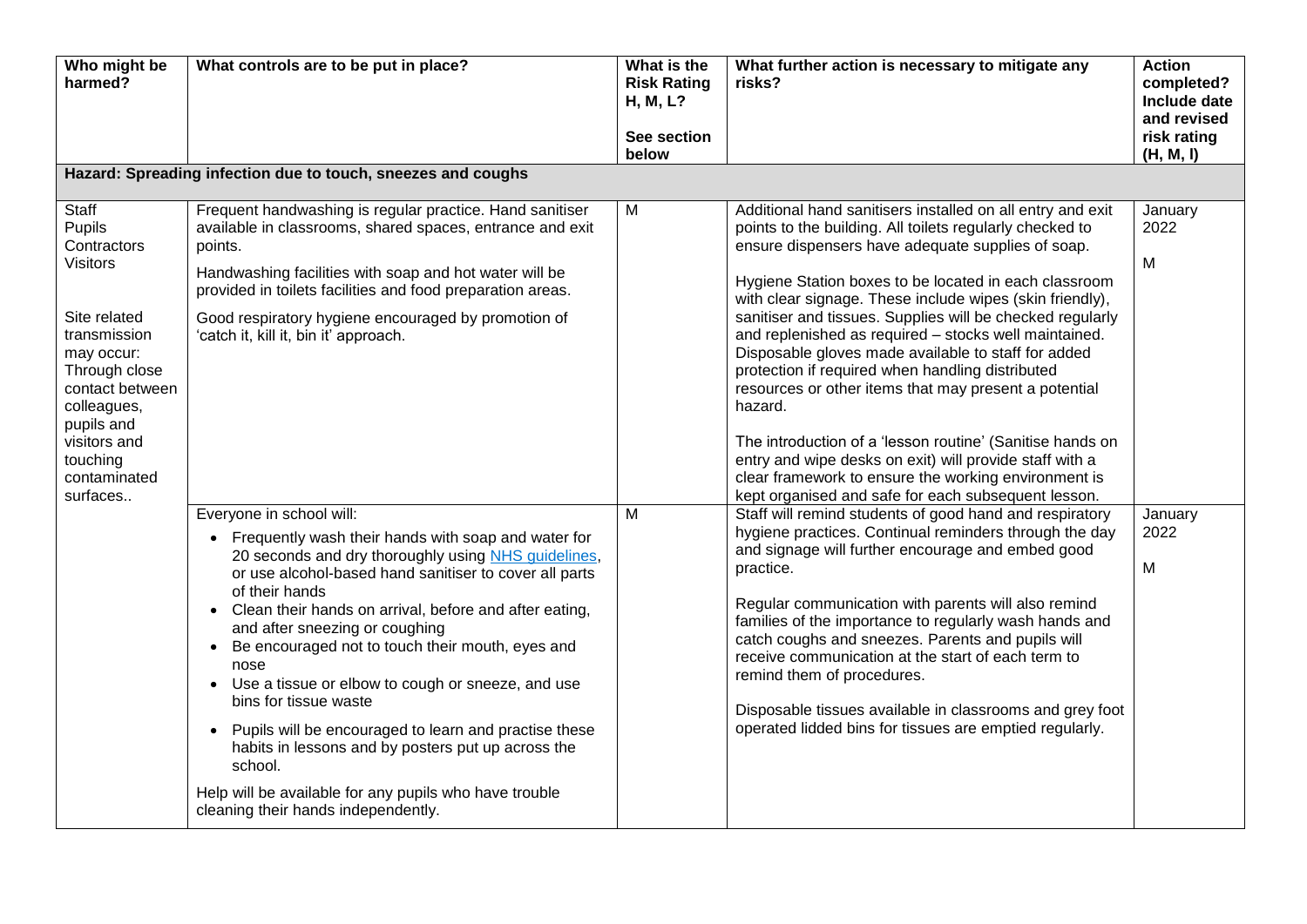| Supplies for soap, hand sanitiser and disposable paper<br>I towels and tissues will be topped up regularly and<br>monitored to make sure they're not close to running out. | м | Weekly review of stock levels to ensure adequate<br>supplies and any additional resources will be ordered<br>immediately if required. If there are any issues with<br>sourcing supplies, Local Authority assistance will be | January<br>2022<br>м |
|----------------------------------------------------------------------------------------------------------------------------------------------------------------------------|---|-----------------------------------------------------------------------------------------------------------------------------------------------------------------------------------------------------------------------------|----------------------|
|                                                                                                                                                                            |   | souaht.                                                                                                                                                                                                                     |                      |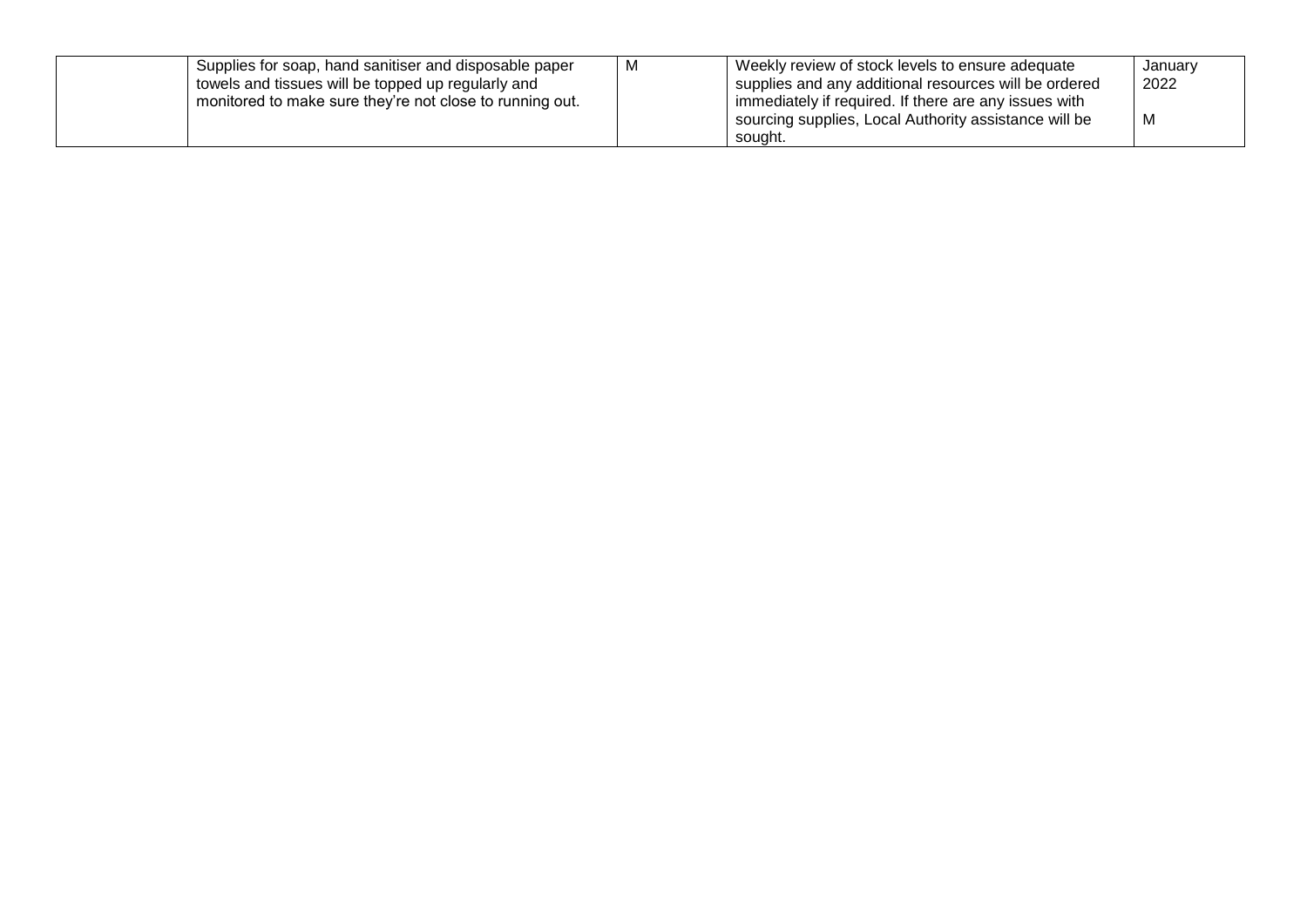| Who might be<br>harmed?                                                                                                                                              | What controls are to be put in place?                                                                                                                                                                                                                                                                                                                                                                                                                                                                                                                | What is the<br><b>Risk Rating</b><br>H, M, L?<br>See section<br>below | What further action is necessary to mitigate any<br>risks?                                                                                                                                                                                                                                                                                                                                                                                                                                                                                                                                                                                                                                                                                                           | <b>Action</b><br>completed?<br>Include date<br>and revised<br>risk rating<br>(H, M, I) |
|----------------------------------------------------------------------------------------------------------------------------------------------------------------------|------------------------------------------------------------------------------------------------------------------------------------------------------------------------------------------------------------------------------------------------------------------------------------------------------------------------------------------------------------------------------------------------------------------------------------------------------------------------------------------------------------------------------------------------------|-----------------------------------------------------------------------|----------------------------------------------------------------------------------------------------------------------------------------------------------------------------------------------------------------------------------------------------------------------------------------------------------------------------------------------------------------------------------------------------------------------------------------------------------------------------------------------------------------------------------------------------------------------------------------------------------------------------------------------------------------------------------------------------------------------------------------------------------------------|----------------------------------------------------------------------------------------|
|                                                                                                                                                                      | Hazard: Spreading infection through contact with coronavirus on surfaces                                                                                                                                                                                                                                                                                                                                                                                                                                                                             |                                                                       |                                                                                                                                                                                                                                                                                                                                                                                                                                                                                                                                                                                                                                                                                                                                                                      |                                                                                        |
| Staff<br>Pupils<br>Contractors<br><b>Visitors</b>                                                                                                                    | Cleaning schedule includes regular cleaning of areas and<br>equipment with a focus on frequently touched surfaces<br>using standard cleaning products (e.g. Ecolab Pro 20/EL75)<br>and methods, including:                                                                                                                                                                                                                                                                                                                                           | M                                                                     | Review COSHH assessment for hand sanitiser and<br>cleaning materials. Information to be made available to<br>users.<br>Additional cleaning staff/hours utilised to enhance                                                                                                                                                                                                                                                                                                                                                                                                                                                                                                                                                                                           | January<br>2022<br>M                                                                   |
| Site related<br>transmission<br>may occur:<br>Through close<br>contact between<br>colleagues,<br>pupils and<br>visitors and<br>touching<br>contaminated<br>surfaces. | <b>Banisters</b><br>$\bullet$<br>Classroom desks and tables<br>Bathroom facilities (including taps and flush buttons)<br>Kitchen area<br>Door and window plates/handles<br>Furniture<br>Light switches<br>$\bullet$<br>Reception desks<br>Teaching and learning aids<br>Computer equipment (including keyboards and<br>mouse)<br>Sports equipment<br>Hard toys<br>Telephones<br>Fingerprint scanners & key pads<br>Shared office resources (e.g. keyboards, telephones,<br>reprographic touchscreens) to be cleaned before and after<br>use by user. |                                                                       | cleaning routines throughout the day and maintain a<br>safe working environment. Cleaning staff will follow a<br>strict timetable routine based on student use of the<br>building through the day. In response to any changes in<br>public health advice around virus transmission, cleaning<br>practices will be reviewed to ensure appropriate and<br>thorough procedures are in place.<br>Cleaning staff informed of any changes to classroom<br>usage and to review enhanced cleaning routine<br>Reprographics machine can be operated using ID card,<br>reducing the need to touch the screen.<br>Review cleaning regime following any increase in the<br>virus transmission rate, changes in national/local<br>restrictions and following any local outbreaks. |                                                                                        |
|                                                                                                                                                                      | Areas of the school that are used by pupils will be cleaned<br>thoroughly at the end of the day. Pupil timetable will be<br>communicated to cleaning staff.                                                                                                                                                                                                                                                                                                                                                                                          | M                                                                     | Cleaning and maintenance activities only happening<br>when areas of the building have been vacated where<br>possible.                                                                                                                                                                                                                                                                                                                                                                                                                                                                                                                                                                                                                                                | January<br>2022                                                                        |
|                                                                                                                                                                      | Areas of the school not in use will be shut off to make<br>cleaning more manageable.                                                                                                                                                                                                                                                                                                                                                                                                                                                                 |                                                                       | Signage installed to instruct areas that are not open to<br>different groups of students.                                                                                                                                                                                                                                                                                                                                                                                                                                                                                                                                                                                                                                                                            | M                                                                                      |
|                                                                                                                                                                      | Daily checks carried out by managers to ensure that the<br>necessary procedures are being followed.<br>Shared rooms, such as halls and dining areas, will have<br>wipes available for desks and chairs to be wiped down<br>between different groups using them.                                                                                                                                                                                                                                                                                      |                                                                       | Government guidance states that different student<br>groups can share toilet facilities but they must be<br>regularly cleaned throughout the day. To reduce sharing,<br>different key stages will be instructed to use specific<br>toilet facilities during lessons, and at break/lunch times.                                                                                                                                                                                                                                                                                                                                                                                                                                                                       |                                                                                        |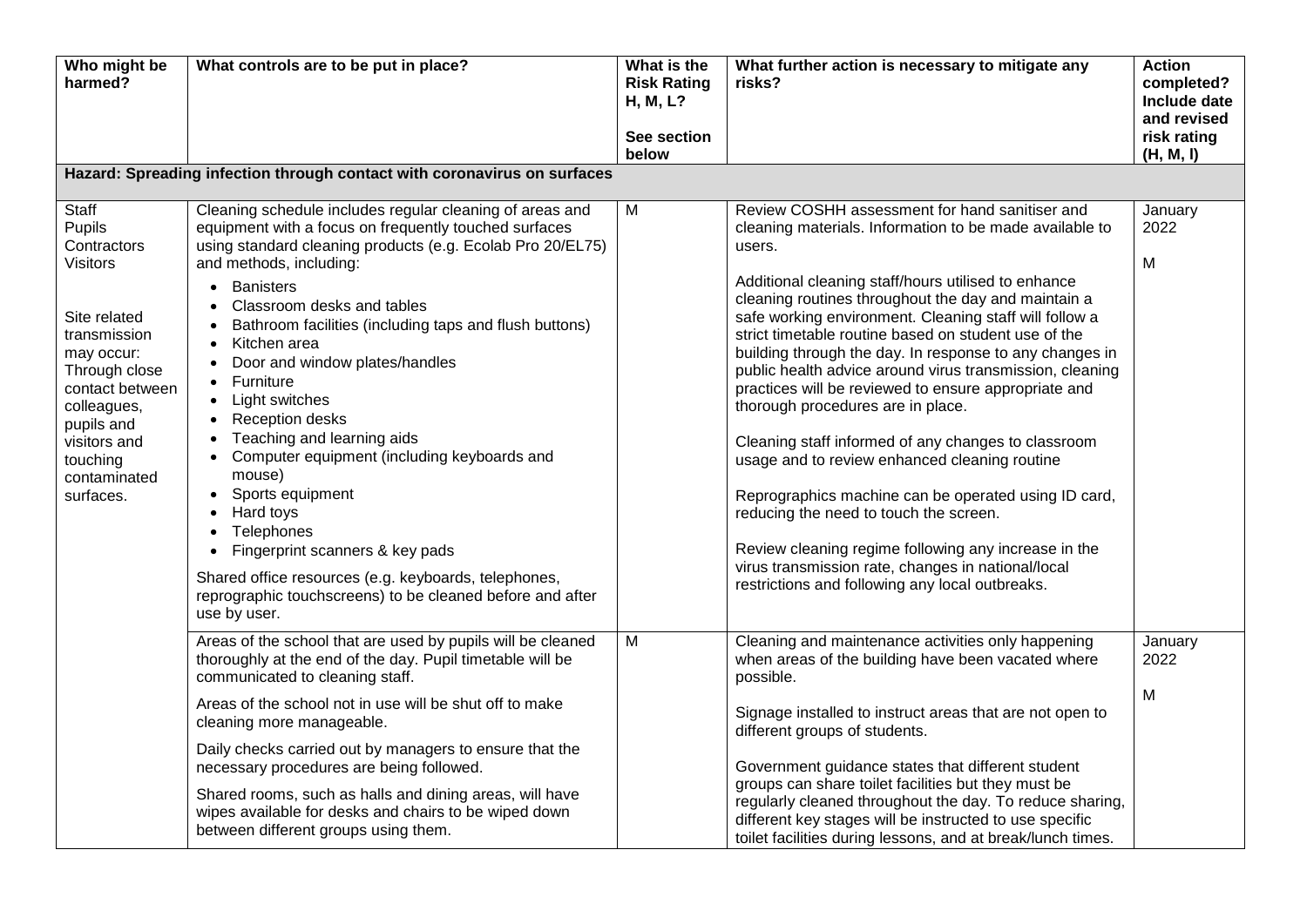| Unnecessary items, soft furnishings, resources that are<br>hard to clean will be removed from areas being used and<br>stored elsewhere.<br>Any equipment that is shared will be cleaned between<br>groups of children in line with the operational guidance. | M | Where possible, alternative chairs that can be easily<br>cleaned will be used in social areas instead of soft<br>furnishings.<br>Students will be encouraged to be 'self-contained' and<br>bring all equipment with them to school to avoid the<br>sharing of equipment. Equipment Packs will be made<br>available through ParentPay to encourage pupils to be<br>self-contained minimise the sharing of resources. At<br>start of each term communication with parents will<br>remind them of the importance of pupils bringing their<br>own equipment.<br>Clear protocols in place for the shared use of specialist<br>resources (e.g. calculators, art supplies, science<br>equipment) so that they are cleaned by pupils between<br>use by different groups.<br>Any items that cannot be cleaned between groups must<br>be isolated and not used for a period of 48hrs (72hrs for<br>plastics) | January<br>2022<br>M |
|--------------------------------------------------------------------------------------------------------------------------------------------------------------------------------------------------------------------------------------------------------------|---|----------------------------------------------------------------------------------------------------------------------------------------------------------------------------------------------------------------------------------------------------------------------------------------------------------------------------------------------------------------------------------------------------------------------------------------------------------------------------------------------------------------------------------------------------------------------------------------------------------------------------------------------------------------------------------------------------------------------------------------------------------------------------------------------------------------------------------------------------------------------------------------------------|----------------------|
| Cleaning supplies will be topped up regularly and monitored<br>to make sure they're not close to running out.                                                                                                                                                | M | Weekly review of stock levels to ensure adequate<br>supplies and any additional resources will be ordered<br>immediately if required. If there are any issues with<br>sourcing supplies, Local Authority assistance will be<br>sought.                                                                                                                                                                                                                                                                                                                                                                                                                                                                                                                                                                                                                                                             | January<br>2022<br>M |
| Teachers will wash their hands and surfaces before and<br>after handling pupils' books.                                                                                                                                                                      | M | Sanitiser to be available in every classroom. All staff will<br>be encouraged to have their own personal sanitiser and<br>wipes - school can support this as required. In line with<br>guidance, exercise books can be taken home for<br>marking.                                                                                                                                                                                                                                                                                                                                                                                                                                                                                                                                                                                                                                                  | January<br>2022<br>M |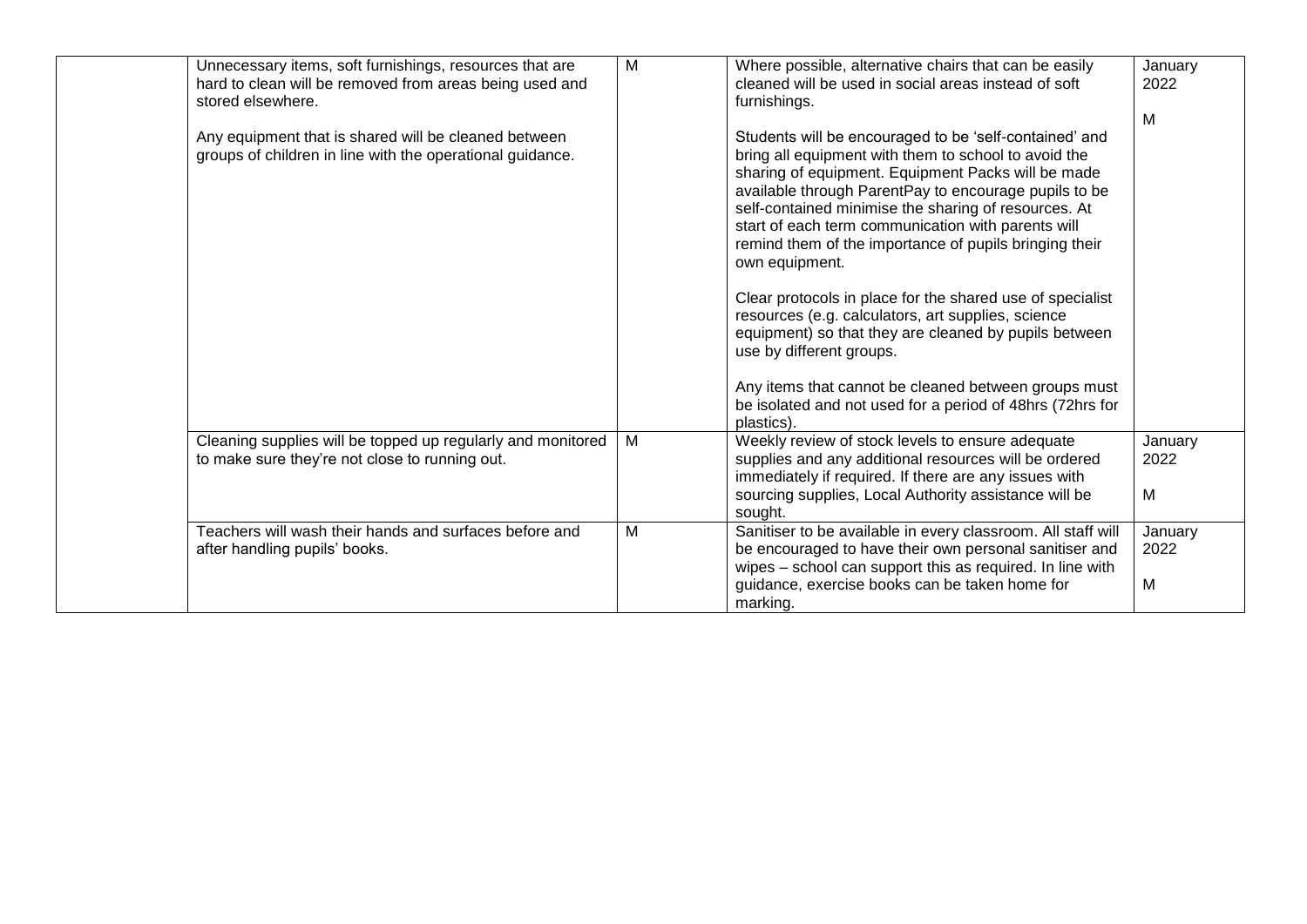| Who might be<br>harmed?                                                                                                                                                                                                          | What controls are to be put in place?                                                                                                                                                                                                                                                                                                                                                                                                                                                                                                                                                                                                                                                                                                                                                                    | What is the<br><b>Risk Rating</b><br><b>H, M, L?</b><br>See section<br>below | What further action is necessary to mitigate any<br>risks?                                                                                                                                                                                                                                                                                                                                                                                                                                                                                                                                                                                                                                                                                                                                                                                                                                                                                                                                                                                                                                                                                                                                                                                                                                                                                                                                                                                                                             | <b>Action</b><br>completed?<br>Include date<br>and revised<br>risk rating<br>(H, M, I) |  |
|----------------------------------------------------------------------------------------------------------------------------------------------------------------------------------------------------------------------------------|----------------------------------------------------------------------------------------------------------------------------------------------------------------------------------------------------------------------------------------------------------------------------------------------------------------------------------------------------------------------------------------------------------------------------------------------------------------------------------------------------------------------------------------------------------------------------------------------------------------------------------------------------------------------------------------------------------------------------------------------------------------------------------------------------------|------------------------------------------------------------------------------|----------------------------------------------------------------------------------------------------------------------------------------------------------------------------------------------------------------------------------------------------------------------------------------------------------------------------------------------------------------------------------------------------------------------------------------------------------------------------------------------------------------------------------------------------------------------------------------------------------------------------------------------------------------------------------------------------------------------------------------------------------------------------------------------------------------------------------------------------------------------------------------------------------------------------------------------------------------------------------------------------------------------------------------------------------------------------------------------------------------------------------------------------------------------------------------------------------------------------------------------------------------------------------------------------------------------------------------------------------------------------------------------------------------------------------------------------------------------------------------|----------------------------------------------------------------------------------------|--|
| Hazard: Spreading infection due to excessive contact and mixing between pupils and staff in classrooms.                                                                                                                          |                                                                                                                                                                                                                                                                                                                                                                                                                                                                                                                                                                                                                                                                                                                                                                                                          |                                                                              |                                                                                                                                                                                                                                                                                                                                                                                                                                                                                                                                                                                                                                                                                                                                                                                                                                                                                                                                                                                                                                                                                                                                                                                                                                                                                                                                                                                                                                                                                        |                                                                                        |  |
| Staff<br><b>Pupils</b><br>Contractors<br><b>Visitors</b><br>Site related<br>transmission<br>may occur:<br>Through close<br>contact between<br>colleagues,<br>pupils and<br>visitors and<br>touching<br>contaminated<br>surfaces. | Organising classrooms and other rooms used for learning<br>to support safety i.e. seating pupils side by side and facing<br>forwards rather than 'grouping' tables.<br>Unnecessary items and those items hard to clean removed<br>from classrooms and learning environments.<br>Staff and pupils only bring essential equipment into school.<br>Thorough cleaning of rooms at end of the day.<br>Ventilation in the building maximised by opening windows,<br>doors or using ventilation units.<br>The amount of take-home resources will be limited, and the<br>sharing of stationery and other equipment will be prevented<br>where possible. If shared equipment is used, it will be<br>cleaned thoroughly between each group using it<br>Visitors on site limited and access to building controlled. | M                                                                            | Group sizes have been modified to 'spread' student<br>numbers more evenly across the school. Larger groups<br>have been allocated to larger rooms to maximise space<br>between staff/students.<br>Every classroom will have a seating plan. At the<br>teachers discretion, a 'buffer zone' could be created at<br>the front of the room and near the teacher desk to<br>maintain a distance between students and teachers as<br>much as possible. Although individual and small group<br>support can take place, staff may wish to implement<br>measures such as distancing or screens if they wish.<br>Review fire safety procedures to ensure that any<br>measures put in place do not compromise evacuation<br>routes.<br>Ensure increased ventilation measures do not<br>compromise pupil or staff safety. The latest guidance on<br>providing effective ventilation whilst maintaining a<br>comfortable working environment will be followed.<br><b>HSE Guidance -</b><br>https://www.hse.gov.uk/coronavirus/equipment-<br>and-machinery/air-conditioning-and-ventilation.htm<br>CO2 monitors used to monitor the carbon dioxide levels<br>in classrooms. Government guidance followed on<br>monitor use and staff inform SLT of levels continually<br>above 1500. Monitors can also be used to balance<br>ventilation with temperature.<br>Arrange times that visitors, suppliers, contractors,<br>external partners are on site to minimise numbers on<br>site at any one time. | January<br>2022<br>M                                                                   |  |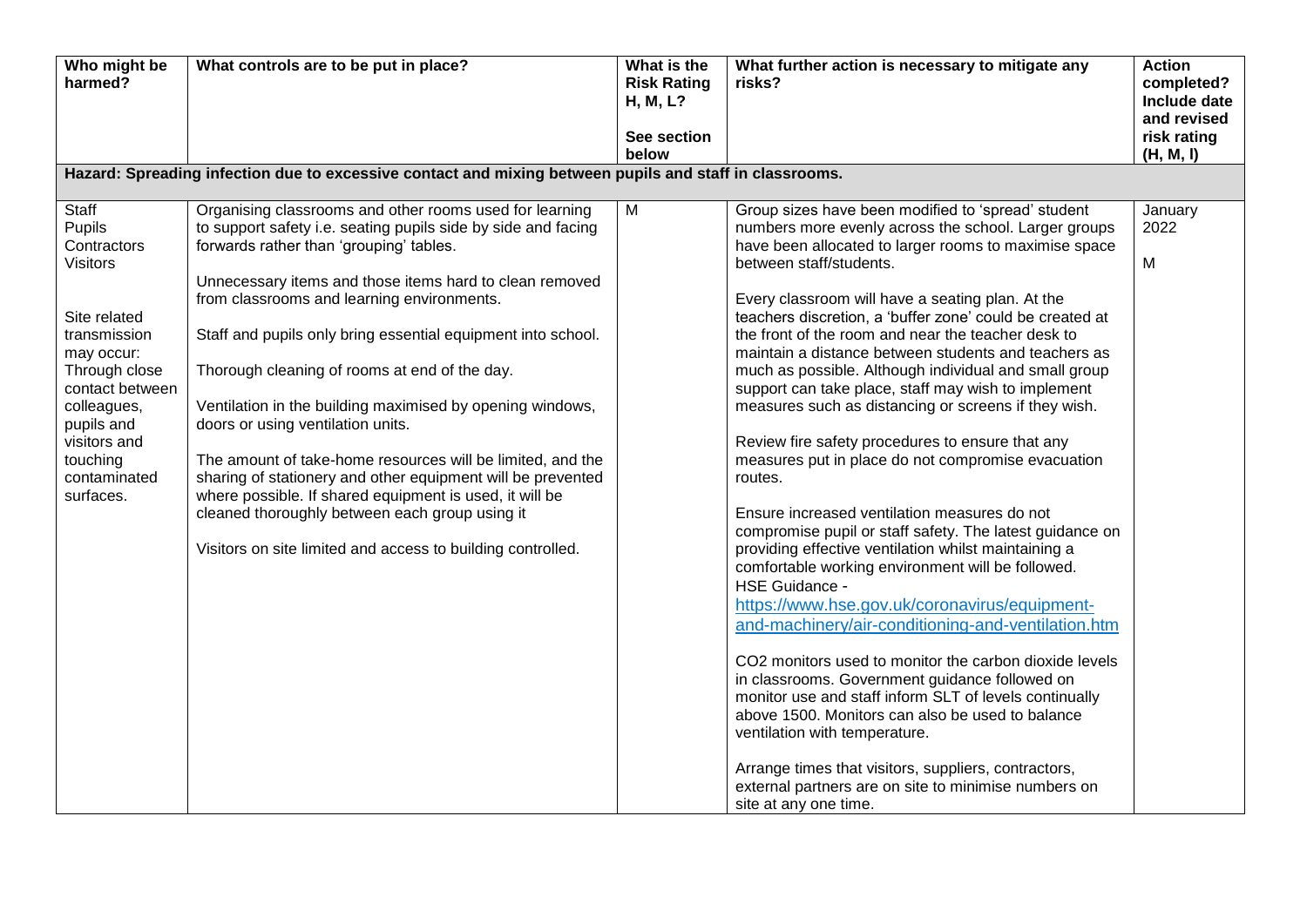| Who might be<br>harmed?                                                                                                                                                                                      | What controls are to be put in place?                                                                                                                                                                                                                                                                                                                                                                                                                                                                                                                                                                                                                              | What is the<br><b>Risk Rating</b><br>H, M, L?<br>See section | What further action is necessary to mitigate any<br>risks?                                                                                                                                                                                                                                                                                                                                                                                                                                                                                                                                                                                                                   | <b>Action</b><br>completed?<br>Include date<br>and revised<br>risk rating |
|--------------------------------------------------------------------------------------------------------------------------------------------------------------------------------------------------------------|--------------------------------------------------------------------------------------------------------------------------------------------------------------------------------------------------------------------------------------------------------------------------------------------------------------------------------------------------------------------------------------------------------------------------------------------------------------------------------------------------------------------------------------------------------------------------------------------------------------------------------------------------------------------|--------------------------------------------------------------|------------------------------------------------------------------------------------------------------------------------------------------------------------------------------------------------------------------------------------------------------------------------------------------------------------------------------------------------------------------------------------------------------------------------------------------------------------------------------------------------------------------------------------------------------------------------------------------------------------------------------------------------------------------------------|---------------------------------------------------------------------------|
|                                                                                                                                                                                                              | Hazard: Spreading infection due to excessive contact and mixing between pupils and staff around the school.                                                                                                                                                                                                                                                                                                                                                                                                                                                                                                                                                        | below                                                        |                                                                                                                                                                                                                                                                                                                                                                                                                                                                                                                                                                                                                                                                              | (H, M, I)                                                                 |
| Staff<br>Pupils<br>Contractors<br><b>Visitors</b><br>Site related<br>transmission<br>may occur:<br>Through close<br>contact between<br>colleagues,<br>pupils and<br>visitors and<br>touching<br>contaminated | During break and lunch time, year groups will have<br>separate zones and pupils will be encouraged to keep their<br>distance within groups.<br>Although not required, staff keep their distance from pupils<br>and other staff as much as possible.<br>Sharing of stationary prevented - students and staff to be<br>as self-contained as possible.<br>Shared resources - Shared equipment avoided where<br>possible. If equipment is shared, they are cleaned<br>frequently and between groups (before and after use) or<br>rotated to allow them to be left unused and out of reach.<br>Hand cleaning prioritised after using shared resources and<br>equipment. | $\overline{M}$                                               | External areas will be 'zoned' so that different year<br>groups limit interactions. This will create distinct social<br>zones for each year group. A one way system will be<br>implemented along J and A Block to manage student<br>movements. Specific entry and exit points in A Block<br>introduced.<br>Breakfast club will be modified to eliminate mixing<br>between groups. The canteen will not be available at<br>break and designated time slots for collecting food from<br>the canteen at lunch will be allocated to each year<br>group.<br>Storage of rotated shared resources (e.g. sports, art and<br>science equipment) for 48 hours (72 hours for plastics). | January<br>2022<br>M                                                      |
| surfaces.<br>Transmission<br>may occur<br>during learning<br>activities and<br>behaviour<br>management                                                                                                       | Pupils will stay in the same year group throughout the day<br>wherever possible At KS3 students will be kept in similar<br>classes/groupings for most of their lessons. At KS4<br>students will move between groups in line with their<br>curriculum choices as indicated in government guidance.<br>Pupils will be supervised at all times to minimise mixing<br>between groups, and they will be reminded about the rules                                                                                                                                                                                                                                        | M<br>M                                                       | Classrooms to be cleaned after use at end of day<br>practice will be for pupils to wipe down desks and chairs<br>at the end of each lesson.<br>All staff to maintain regular seating arrangements in<br>classrooms between lessons to assist with contact<br>tracing if required.<br>Signage around the school will remind students of<br>measures in place.                                                                                                                                                                                                                                                                                                                 | January<br>2022<br>M<br>January<br>2022                                   |
|                                                                                                                                                                                                              | throughout the day.<br>Rooms will be accessed directly from outside where<br>possible, and in corridors pupils instructed to keep to left.                                                                                                                                                                                                                                                                                                                                                                                                                                                                                                                         | M                                                            | A one way system around school helps movements,<br>reduces pinch points, and keeps the environment calm<br>and orderly. Everyone advised to keep to the left on<br>stairs.<br>Clear direction and guidance on the most appropriate<br>entry/exit points to access a classroom helps reduce the<br>amount of movements indoors.                                                                                                                                                                                                                                                                                                                                               | M<br>January<br>2022<br>M                                                 |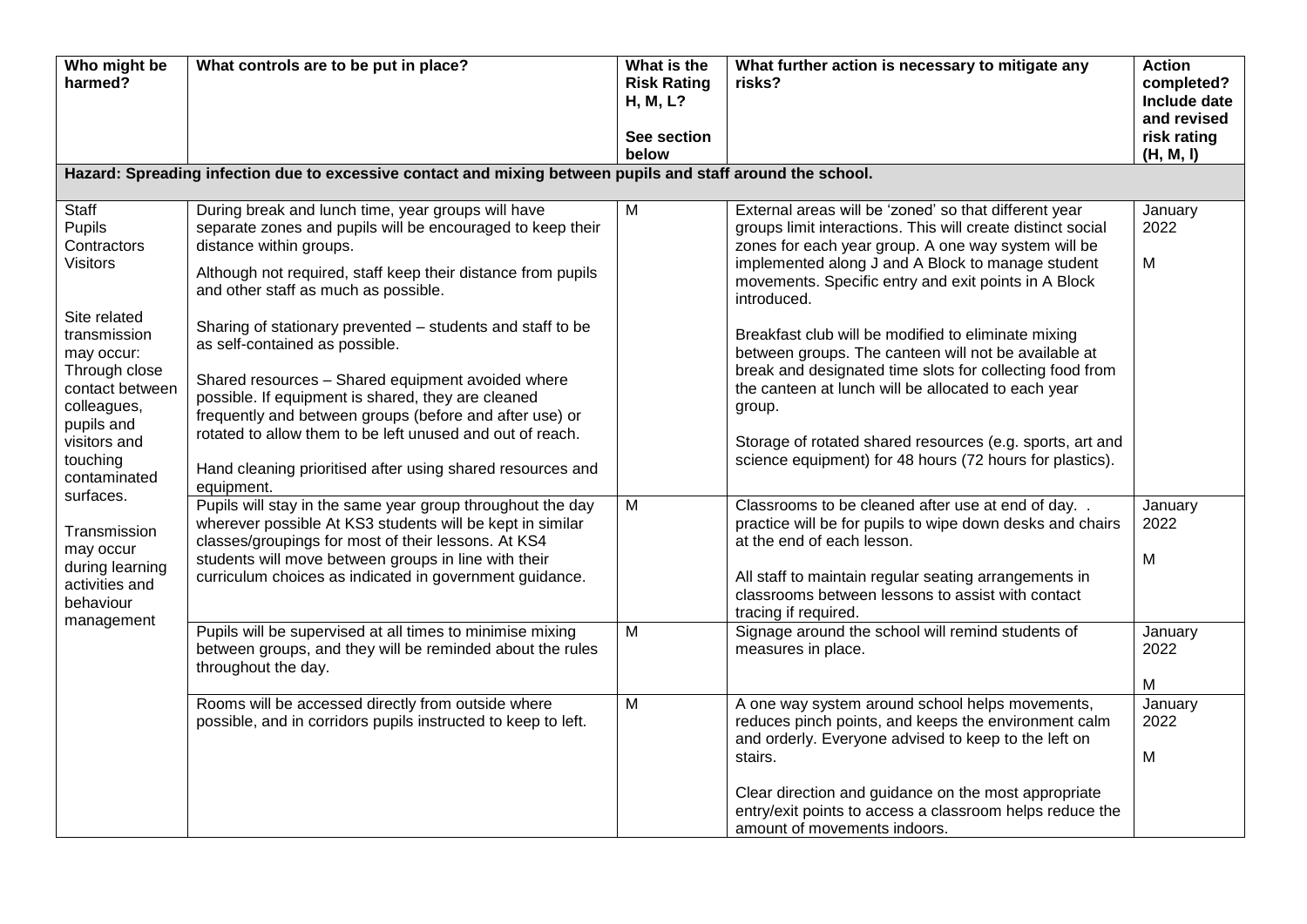| All shared rooms, such as sport halls and dining areas, will<br>be kept at reduced capacity to allow groups to keep apart<br>when using them. They will be well ventilated and cleaned<br>between each use.                                                                                        | M              | Restructuring of the canteen organisation and service of<br>food will minimise interaction of students and provide as<br>safe environment as possible.<br>Indoor spaces used for sports and performance are well<br>ventilated. Consider the use of outside teaching spaces<br>if required.                                                                                                                                                                                                                                        | January<br>2022<br>M |
|----------------------------------------------------------------------------------------------------------------------------------------------------------------------------------------------------------------------------------------------------------------------------------------------------|----------------|------------------------------------------------------------------------------------------------------------------------------------------------------------------------------------------------------------------------------------------------------------------------------------------------------------------------------------------------------------------------------------------------------------------------------------------------------------------------------------------------------------------------------------|----------------------|
| Toilet use will be managed to avoid crowding.                                                                                                                                                                                                                                                      | M              | Each key stage will have dedicated toilets to keep use<br>even across the school and minimise movement around<br>the site.                                                                                                                                                                                                                                                                                                                                                                                                         | January<br>2022<br>M |
| Staff use of staff rooms and offices must respect the fact<br>that individuals may have different views to distancing and<br>mixing.                                                                                                                                                               | M              | Staff meetings can be undertaken face to face in an<br>appropriate large space to allow individuals to distance if<br>necessary.<br>MSTeams can still be used for meetings with external<br>organisations.                                                                                                                                                                                                                                                                                                                         | January<br>2022<br>M |
| Behaviour management policies and procedures will<br>undertake a full review in light of the latest guidance.                                                                                                                                                                                      | M              | Review behaviour management plans and procedures.<br>Modified systems will continue to support staff and<br>students maintain standards of behaviour but consider<br>the system of controls in the operational guidance.<br>Staff training on new systems will be completed in<br>response to any changes in systems. Parents and<br>students will be informed of modified systems and<br>procedures as necessary.<br>Additional capacity will be introduced to the pastoral<br>team to support students as they return to school. | January<br>2022<br>M |
| Staff and contractors not working with pupil groups will be<br>asked to follow school systems and procedures.<br>Contractors delivering services using school facilities, such<br>as catering, and cleaning asked to provide copies of their<br>risk assessment for managing exposure to COVID-19. | $\overline{M}$ | Where possible, minimise visitors to site by using virtual<br>meetings where possible. Remind all visitors and<br>contractors to comply with entry rules.<br>Should parents need to meet at school, this will take<br>place in a large enough room and all surfaces will be<br>thoroughly cleaned afterwards.<br>Consideration will need to be given to large scale events<br>(e.g. parents evening and open evening).<br>Information sharing with contracted catering and<br>cleaning services to reduce exposure to COVID-19.    | January<br>2022<br>M |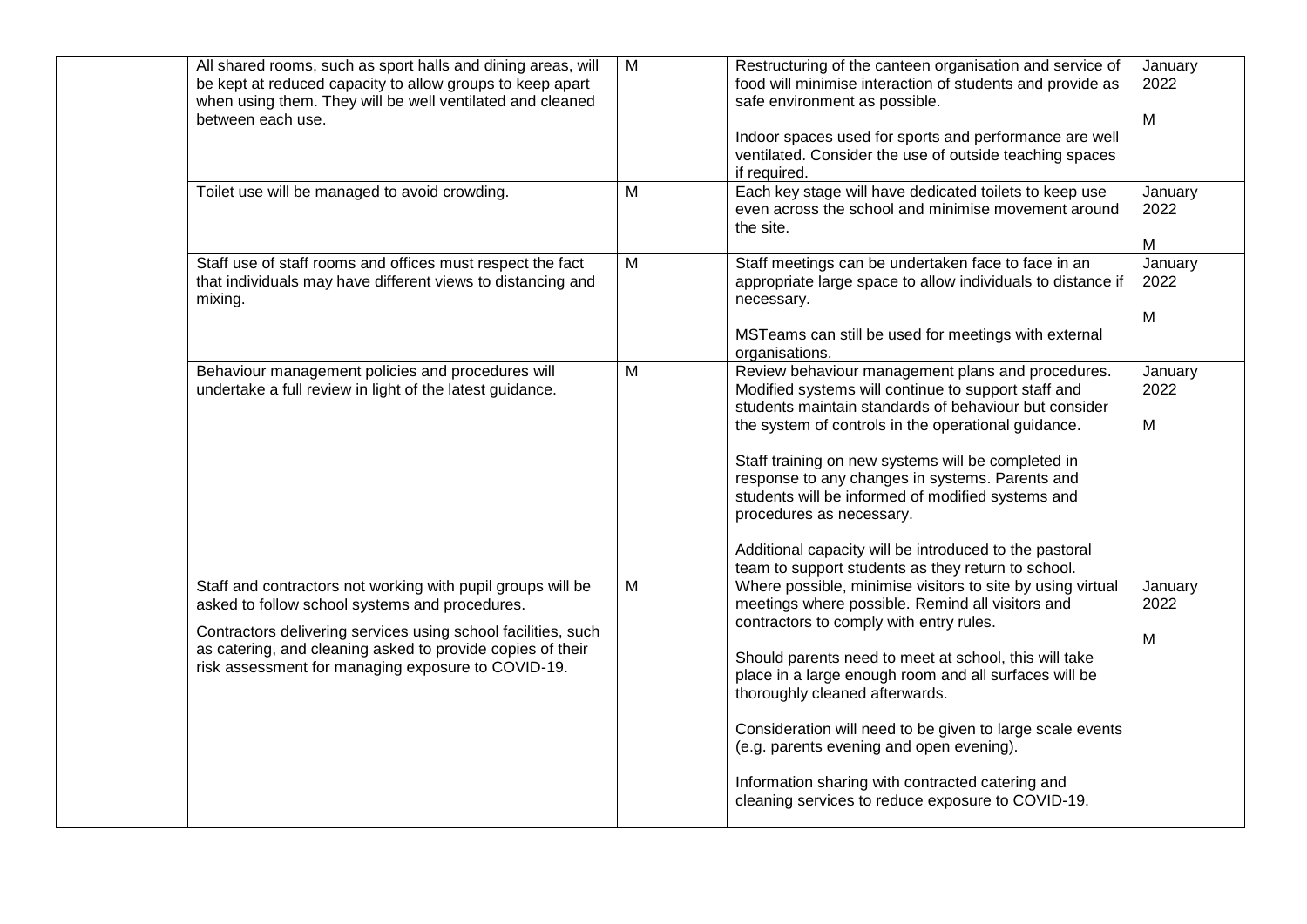|  | School kitchens to comply with the government's<br>quidance for food businesses on coronavirus (COVID- |  |
|--|--------------------------------------------------------------------------------------------------------|--|
|  | $19$ .                                                                                                 |  |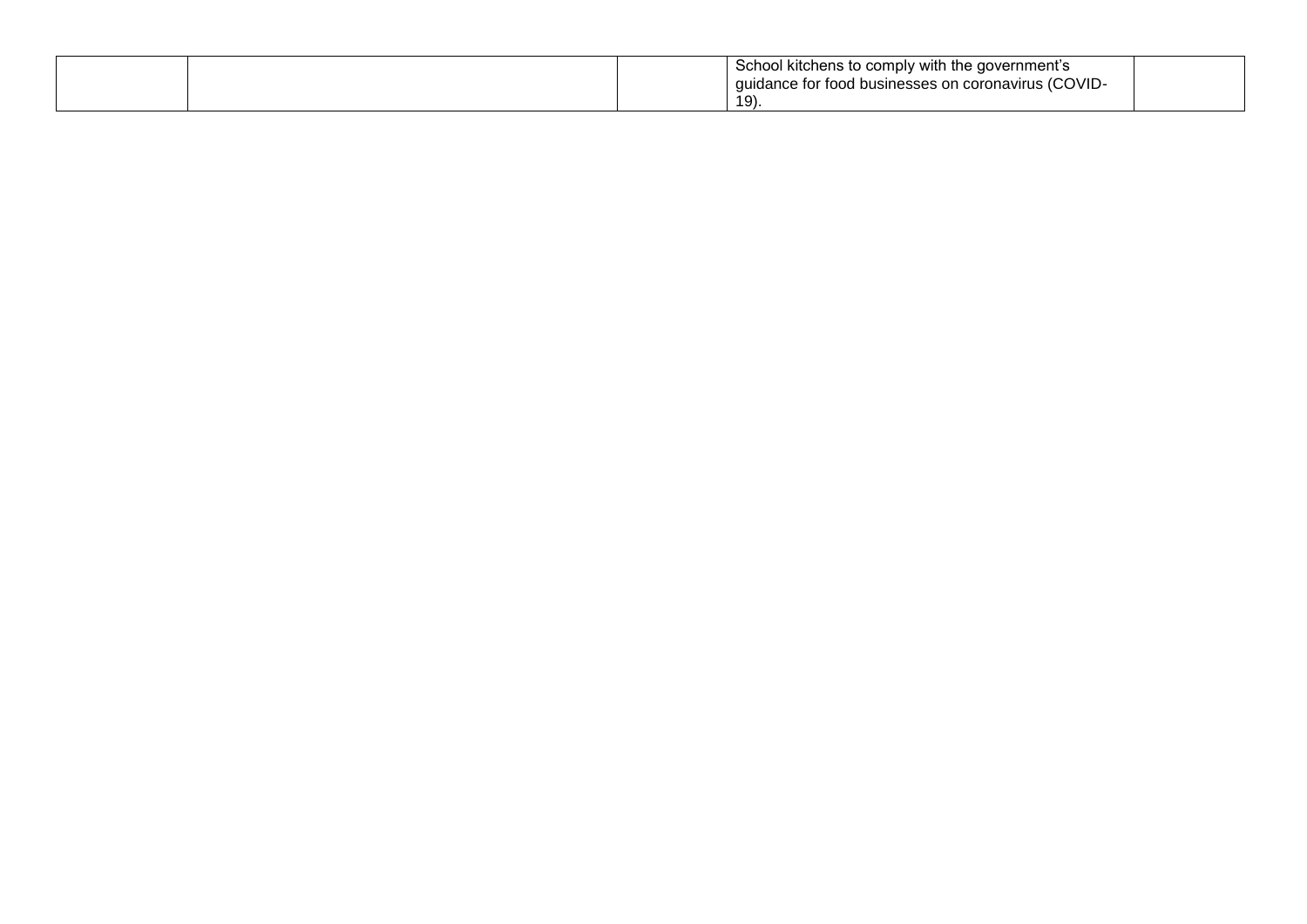| Who might be<br>harmed?                                                                                                                                             | What controls are to be put in place?                                                                                                                                                       | What is the<br><b>Risk Rating</b><br>H, M, L?<br>See section<br>below | What further action is necessary to mitigate any<br>risks?                                                                                                                                                                                                                                                                                                                                                                                                                                                                                                                                                                                                                                                                                                           | <b>Action</b><br>completed?<br>Include date<br>and revised<br>risk rating<br>(H, M, I) |
|---------------------------------------------------------------------------------------------------------------------------------------------------------------------|---------------------------------------------------------------------------------------------------------------------------------------------------------------------------------------------|-----------------------------------------------------------------------|----------------------------------------------------------------------------------------------------------------------------------------------------------------------------------------------------------------------------------------------------------------------------------------------------------------------------------------------------------------------------------------------------------------------------------------------------------------------------------------------------------------------------------------------------------------------------------------------------------------------------------------------------------------------------------------------------------------------------------------------------------------------|----------------------------------------------------------------------------------------|
|                                                                                                                                                                     | Hazard: Spreading infection due to the school environment                                                                                                                                   |                                                                       |                                                                                                                                                                                                                                                                                                                                                                                                                                                                                                                                                                                                                                                                                                                                                                      |                                                                                        |
| Staff<br>Pupils<br>Contractors<br><b>Visitors</b>                                                                                                                   | Checks to the premises will be done to make sure the<br>school is up to health and safety standards during any<br>prolonged period of closure.                                              | $\overline{M}$                                                        | Continue rigorous site monitoring procedures on a<br>regular basis to ensure the site is safe and secure.                                                                                                                                                                                                                                                                                                                                                                                                                                                                                                                                                                                                                                                            | January<br>2022<br>M                                                                   |
| Site related<br>transmission<br>may occur:<br>Through close<br>contact between<br>colleagues,<br>pupils and<br>visitors and<br>touching<br>contaminated<br>surfaces | Fire, first aid and emergency procedures will be reviewed to<br>make sure they can still be followed with limited staff<br>changes.                                                         | M                                                                     | Ensure that any measures put in place do not<br>compromise evacuation routes.<br>Review of other emergency procedures (bomb threat<br>guidance and lockdown procedures) to ensure they can<br>be undertaken as safely as possible.<br>First aid procedures will ensure minimal risk to other                                                                                                                                                                                                                                                                                                                                                                                                                                                                         | January<br>2022<br>M                                                                   |
|                                                                                                                                                                     | Areas in use will be well ventilated by opening windows,<br>doors or using ventilation units. Doors will be propped open,<br>where fire safety and safeguarding wouldn't be<br>compromised. | M                                                                     | students and staff.<br>Poorly ventilated areas identified, and steps taken to<br>improve fresh air flow in these areas.<br>Ensure increased ventilation measures do not<br>compromise pupil or staff safety. Appropriate resources<br>(e.g. door opening mechanisms) are purchased and<br>installed. The school will follow latest guidance on<br>keeping rooms ventilated whilst maintaining a<br>comfortable working environment. Further advice on this<br>can be found in Health and Safety Executive guidance<br>on air conditioning and ventilation during the coronavirus<br>outbreak Flexibility will be introduced regards school<br>uniform.<br>Consult with Local Authority to ensure adequate<br>ventilation can be maintained safely in Anson Building. | January<br>2022<br>M                                                                   |
|                                                                                                                                                                     | Outdoor space will be used for exercise and breaks, and for<br>education where possible.                                                                                                    | M                                                                     | Zones for break time will keep a degree of separation<br>between different year groups. All students will be<br>outside at break time (weather permitting).<br>Multi use games areas will be available at break and<br>lunch time for all pupils when PE lessons are not using<br>them.                                                                                                                                                                                                                                                                                                                                                                                                                                                                              | January<br>2022<br>M                                                                   |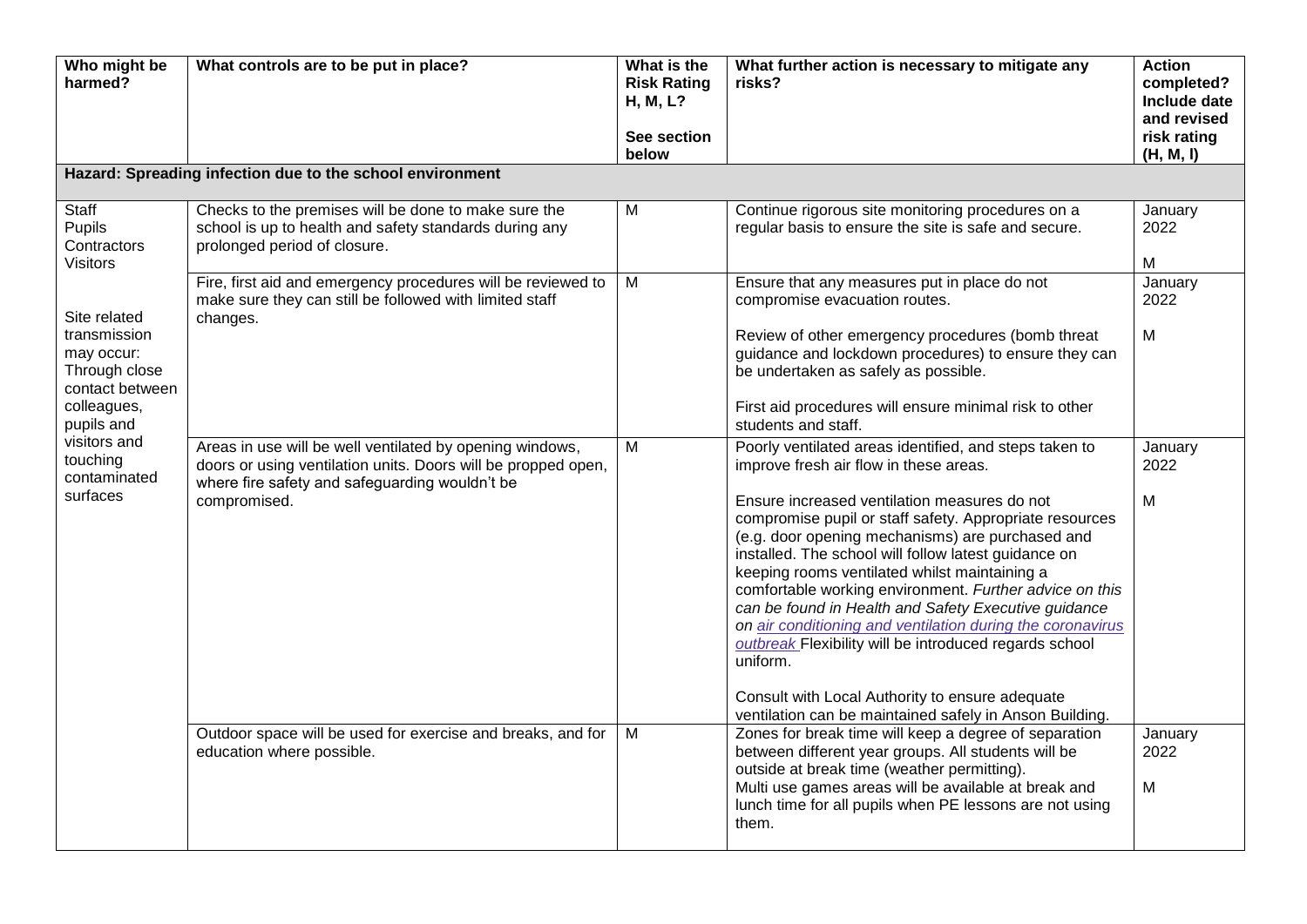| Who might be<br>harmed?                                                                                                             | What controls are to be put in place?<br>Hazard: Spreading infection due to excessive contact and mixing in meetings or work areas.                                                                                                                                                  | What is the<br><b>Risk Rating</b><br>H, M, L?<br>See section<br>below | What further action is necessary to mitigate any<br>risks?                                                                                                                                                                                                            | <b>Action</b><br>completed?<br>Include date<br>and revised<br>risk rating<br>(H, M, I) |
|-------------------------------------------------------------------------------------------------------------------------------------|--------------------------------------------------------------------------------------------------------------------------------------------------------------------------------------------------------------------------------------------------------------------------------------|-----------------------------------------------------------------------|-----------------------------------------------------------------------------------------------------------------------------------------------------------------------------------------------------------------------------------------------------------------------|----------------------------------------------------------------------------------------|
| Staff<br>Pupils<br>Contractors<br><b>Visitors</b><br>Site related<br>transmission                                                   | Where possible, all meetings will be conducted by<br>telephone or using video conferencing. Where this isn't<br>possible, meetings will be conducted outside, or in a room<br>large enough to allow for distancing.<br>Storerooms and cupboards accessed by one person at a<br>time. | M                                                                     | Minimise visitors to site by using virtual meetings where<br>possible.<br>If meetings are conducted indoors, ensure seating is<br>arranged appropriately and ventilation is maintained.<br>Additional signage will be added if required to reinforce<br>expectations. | January<br>2022<br>м                                                                   |
| may occur:<br>Through close<br>contact between<br>colleagues,<br>pupils and<br>visitors and<br>touching<br>contaminated<br>surfaces | In office works areas aim to only have two people working<br>in each area. Avoid people working face-to-face - side by<br>side reduces the risk. Clean work station before and after<br>use.                                                                                         |                                                                       | Separate office provided for staff to phone<br>parents/students. Equipment to be cleaned before and<br>after use. This will prevent admin team work stations<br>being shared.                                                                                         |                                                                                        |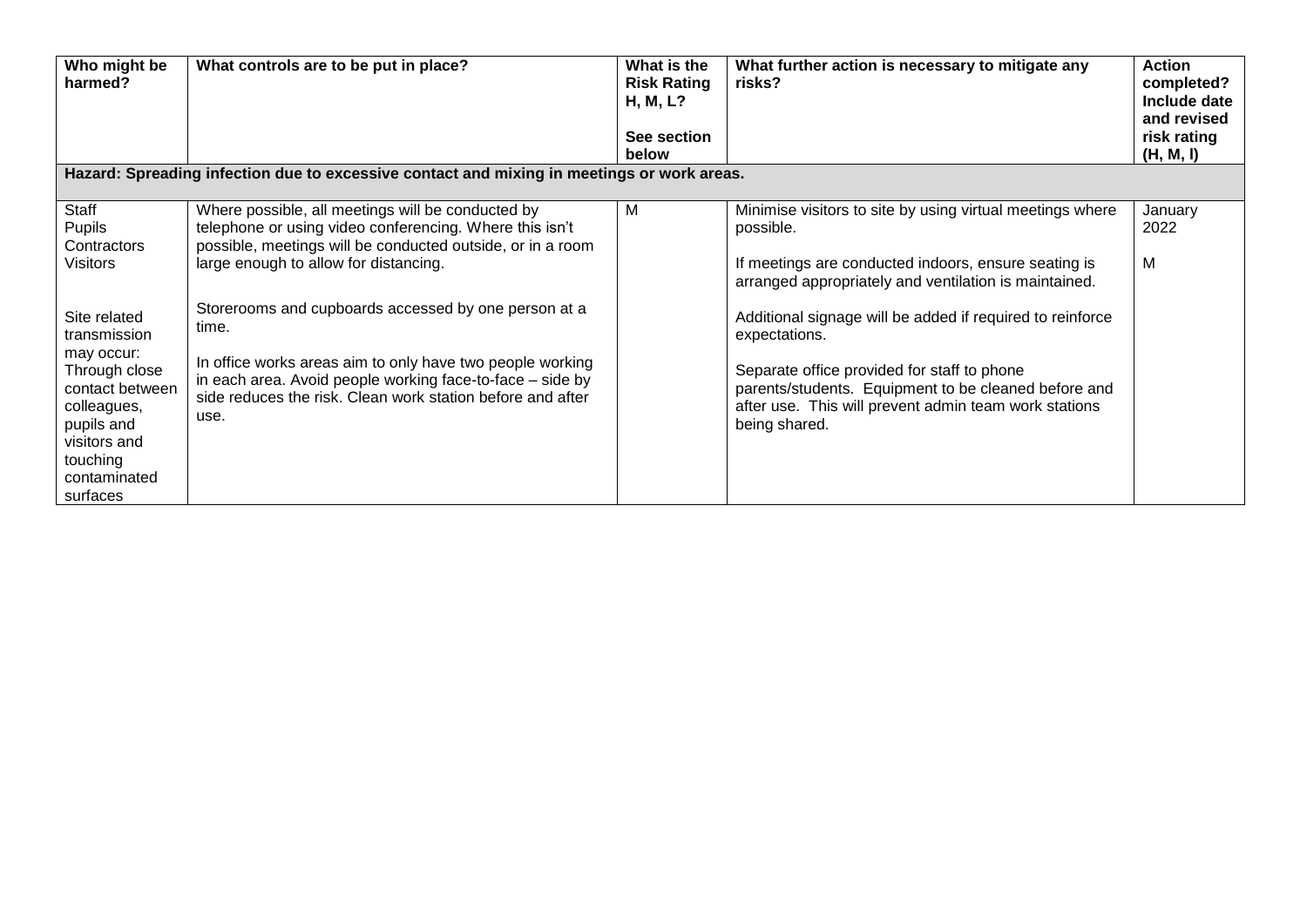| Who might be<br>harmed? | What controls are to be put in place?                                                                                                                                                                                                                                                                                                                                                                                                                                                                                                                                                         | What is the<br><b>Risk Rating</b><br>H, M, L?<br>See section<br>below | What further action is necessary to mitigate any<br>risks?                                                                                                                                                                                                                                                                                                                                                                                                                                                                                                                                                                                                                                                                                                                                                                                                                                                                                                                                                                                                                              | <b>Action</b><br>completed?<br>Include date<br>and revised<br>risk rating<br>(H, M, I) |
|-------------------------|-----------------------------------------------------------------------------------------------------------------------------------------------------------------------------------------------------------------------------------------------------------------------------------------------------------------------------------------------------------------------------------------------------------------------------------------------------------------------------------------------------------------------------------------------------------------------------------------------|-----------------------------------------------------------------------|-----------------------------------------------------------------------------------------------------------------------------------------------------------------------------------------------------------------------------------------------------------------------------------------------------------------------------------------------------------------------------------------------------------------------------------------------------------------------------------------------------------------------------------------------------------------------------------------------------------------------------------------------------------------------------------------------------------------------------------------------------------------------------------------------------------------------------------------------------------------------------------------------------------------------------------------------------------------------------------------------------------------------------------------------------------------------------------------|----------------------------------------------------------------------------------------|
|                         | Hazard: Staff Wellbeing and consideration of individuals vulnerable to serious infection coming into school.                                                                                                                                                                                                                                                                                                                                                                                                                                                                                  |                                                                       |                                                                                                                                                                                                                                                                                                                                                                                                                                                                                                                                                                                                                                                                                                                                                                                                                                                                                                                                                                                                                                                                                         |                                                                                        |
|                         | For everyone who could come into school, if they are in an<br>identified group (e.g. extremely clinically vulnerable,<br>clinically vulnerable, pregnant, older men, BAME) then<br>Government guidance will be strictly followed.<br>Control measures in place for staff and pupils who are<br>clinically vulnerable or at higher risk.<br>Wellbeing support in place for staff and pupils.<br>Staff, pupils, parents and visitors informed of the measures<br>in place to reduce transmission.<br>Risk assessment reviewed following changes in guidance<br>and national/local restrictions. | H                                                                     | Those staff who have received specific advice from the<br>Government or a health care professional to stay at<br>home will be supported to work from home.<br>If required as a result of clinical advice, an individual risk<br>assessment can be undertaken, and reviewed regularly,<br>for staff and pupils who are extremely clinically<br>vulnerable or identified at a higher risk. Any actions that<br>can be introduced to reduce in relation to a particular<br>individual or role must be implemented.<br>If there is a suspected case of COVID-19 on site, a<br>review of contacts and interactions for staff with<br>individual risk assessments will take place. This will<br>ensure risks are minimised.<br>Review team stress risk assessment.<br>Any parents who require a meeting with a member of<br>school staff but cannot physically attend a meeting at<br>school, will be given an opportunity to meet virtually, or<br>at a distance at an external location should a phone call<br>not be sufficient.<br>Consider publishing risk assessment on school website. | January<br>2022<br>M                                                                   |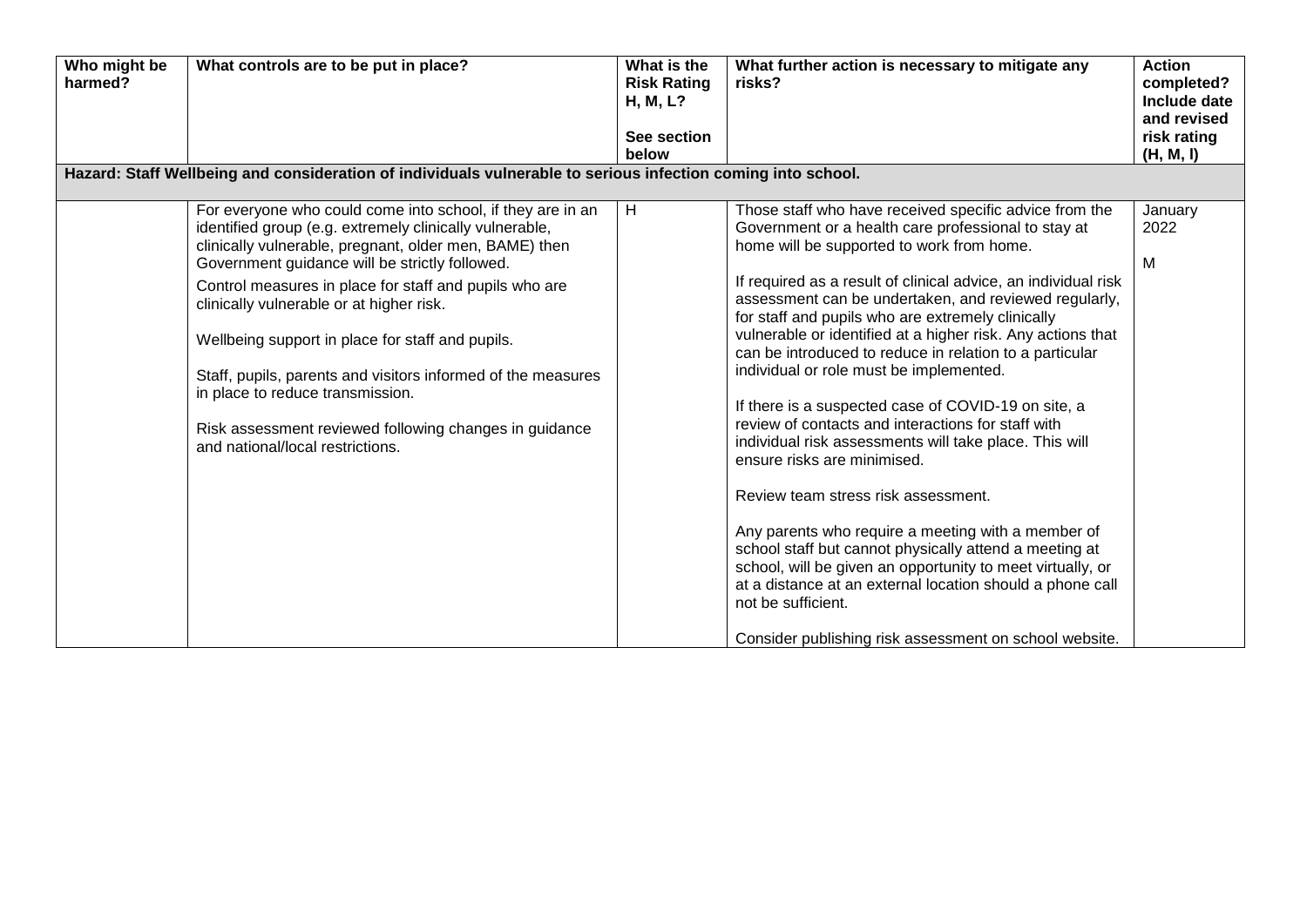| Who might be<br>harmed?  | What controls are to be put in place?                                                                                                                                                                                                                                                                                                                                                        | What is the<br><b>Risk Rating</b><br>H, M, L?<br>See section<br>below | What further action is necessary to mitigate any<br>risks?                                                                                                                                                                                                                                                                                                                                                           | <b>Action</b><br>completed?<br>Include date<br>and revised<br>risk rating<br>(H, M, I) |
|--------------------------|----------------------------------------------------------------------------------------------------------------------------------------------------------------------------------------------------------------------------------------------------------------------------------------------------------------------------------------------------------------------------------------------|-----------------------------------------------------------------------|----------------------------------------------------------------------------------------------------------------------------------------------------------------------------------------------------------------------------------------------------------------------------------------------------------------------------------------------------------------------------------------------------------------------|----------------------------------------------------------------------------------------|
| Hazard: Hire of premises |                                                                                                                                                                                                                                                                                                                                                                                              |                                                                       |                                                                                                                                                                                                                                                                                                                                                                                                                      |                                                                                        |
|                          | Hirers of facilities will only be able to access areas of the<br>site at a time not designated for school use.<br>Covid 19 Risk assessment to be obtained from hirer.<br>If hirer is to provide refreshments they must provide their<br>own kettle (PAT tested), cups etc.<br>Disposable sanitising wipes and hand sanitisers to be<br>provided by hirer. All waste to be removed from site. | M                                                                     | External organisations who hire the facilities must refer<br>to the relevant National Governing Body guidance and<br>make positive reference to this in their individual risk<br>assessment.<br>Any hirer must clean touch points and frequently<br>touched surfaces before and after use.<br>Any areas of the school site used by external individuals<br>or groups will be thoroughly cleaned prior to school use. | January<br>2022<br>м                                                                   |
|                          | Hirer to notify school of any suspected case of Covid 19<br>and the outcome to be communicated to school.                                                                                                                                                                                                                                                                                    |                                                                       |                                                                                                                                                                                                                                                                                                                                                                                                                      |                                                                                        |